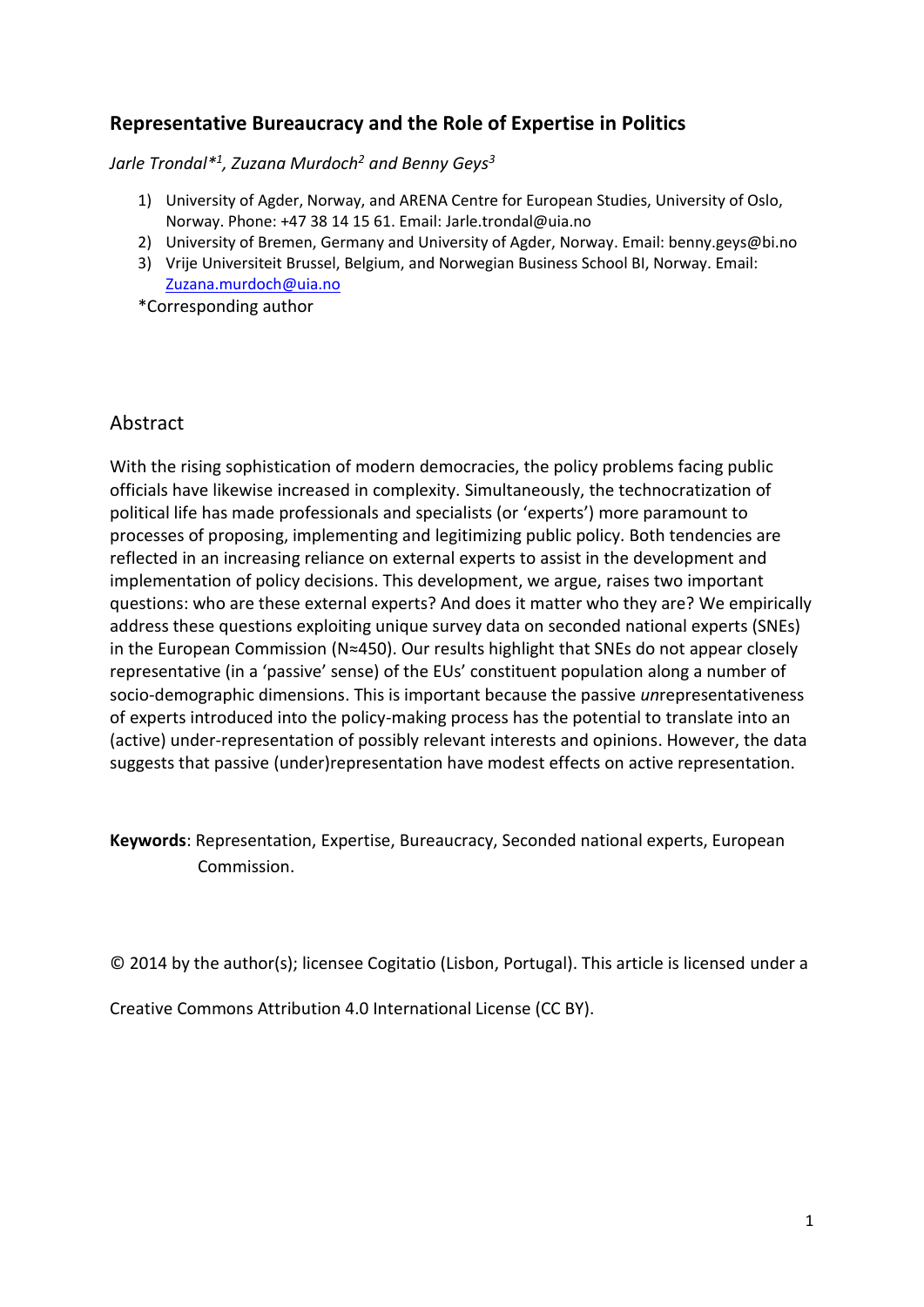#### **1. Introduction**

With the rising sophistication of modern democracies, policy problems confronting public officials have likewise increased in terms of their overall complexity. The 'business of governance [has become] more difficult' (Flinders 2014: 3). Simultaneously, the 'technocratization of political life' (Bickerton 2012: 14) and the increased role of 'the unelected' (Vibert 2007) have made 'experts' and their 'ways of doing things' ever more paramount to processes of proposing, implementing and legitimizing public policy (Joerges et al. 1997: 7; Barnett and Finnemore 2004; Joerges 1999). One consequence is that 'governments have increasingly employed expert assessments and formal decision-making technologies' (Rayner 2003: 163; see also Weingart 1999). As illustrated by, for instance, Radaelli (1999), Nullmeier (2005) and Afonso (2007) in settings ranging from European Union (EU) politics to Swiss immigration policy, the presence of 'epistemic communities, […] (academic) expert panels […] and a technocratic decision-making process are important influences on policy-making' (Kuehnhanss et al. 2013: 18).

To the extent experts are working under an 'epistemic logic' (see below), experts would generally be assumed to prepare dossiers, argue and negotiate on the basis of their professional competences, and to legitimate their authority on scientific aptitudes and capabilities (Haas 1992; Rutgers and Mentzel 1999; Rayner 2003). As such, their increasing involvement in the policy-making process would tend to come with a 'promise [of] objectivity and transparency' (Rayner 2003: 163). Still, as documented in a substantial philosophy of science literature discussing the ever closer connections between science and politics (e.g. Rutgers and Mentzel 1999; Weingart 1999), this is not always self-evident in practice. It clearly requires 'the independence of the expert and the objectivity of his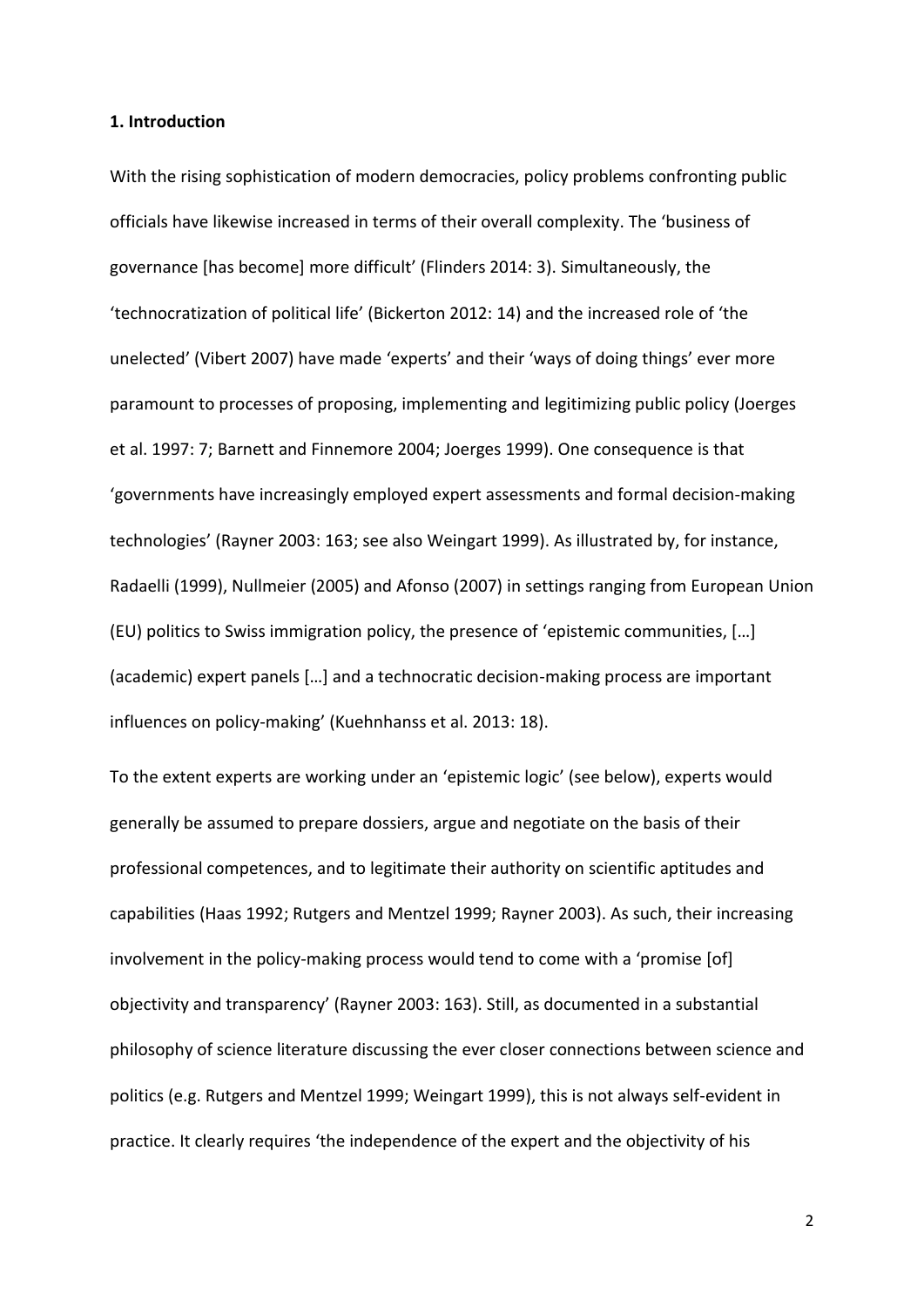contribution to the policy process' (Rutgers and Mentzel 1999: 148), which is not necessarily a priori given. This study, however, has a more positivist approach to such technocratization, and does not normatively gauge the consequences of 'technocracy' relative to, for example, prospects of majority rule and the rule of the elected (e.g. Papadopoulos 2013; Schmidt 2006; Vibert 2007) and European integration (e.g. Eriksen and Fossum 2012; Majone 2009). In fact, we argue that the substantial and growing importance of experts and (academic) expert panels in the policy-making process raises important questions from a Representative Bureaucracy perspective (RB; Kennedy 2012; Meier and Capers 2013; Peters et al. 2013; Schröter and von Maravić 2014): Who are these external experts? And does it matter for the direction of public policy who they are? Since the vast majority of existing studies on bureaucratic representation focus on bureaucracies' *permanent* and internal staff (Kennedy 2012; Meier and Capers 2013), the external and non-permanent experts in governmental affairs have been overlooked. Our argument is that the increased reliance of experts and external expertise requires a fundamental re-assessment of how the representativeness of the public sector workforce and its policy decisions is evaluated.

This assertion rests on the fact that external experts are often recruited on short-term and time-limited contracts that only run as long as their specific expertise is required. Moreover, these contracts are often awarded outside the standard recruitment procedures. The implied recruitment flexibility can generate *either* an improvement of passive (or descriptive) representation within the bureaucracy (when such contracts are employed to bolster staff contingents or broader societal preferences that are under-represented in the permanent staff), *or* a deterioration of the bureaucracy's representativeness (when experts with unfavourable characteristics tend to be excluded in favour of those with more desirable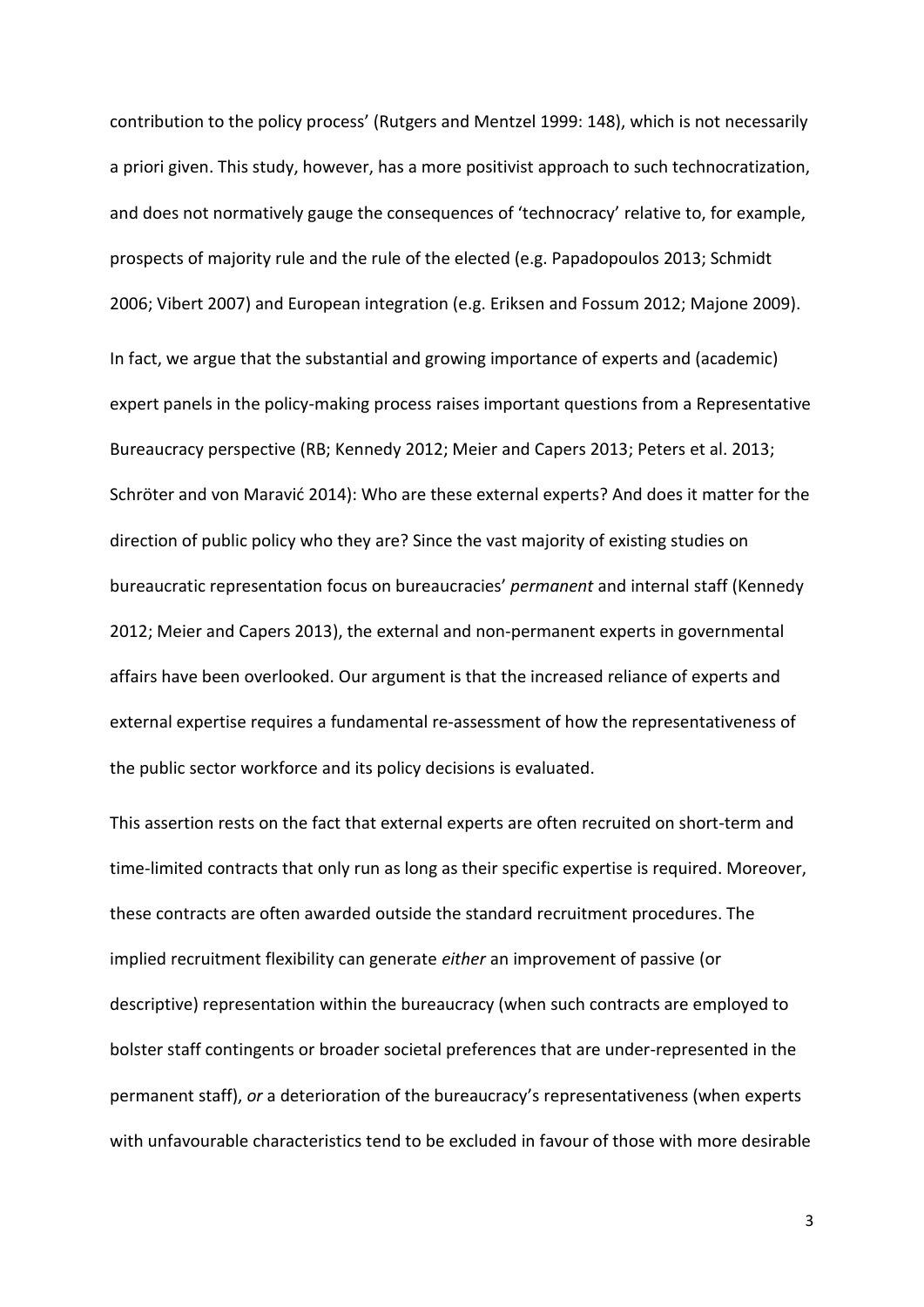features). Such potential shifts in passive representativeness may be important because they have the potential to translate into an active (under)representation of possibly relevant interests and opinions (Kennedy 2012; Schröter and von Maravić 2014).<sup>1</sup>

Our empirical assessment of these propositions concentrates on 'external experts' in the European Commission (Commission) – the so-called Seconded National Experts (SNEs). These are recruited from member-state administrations into the Commission on temporary contracts (maximum six years), and are specifically recruited to provide expertise to the Commission in areas where this might be lacking in permanent staff. The data derive from Eurostat, official documents detailing the staff composition of the Commission, as well as a unique survey among its SNEs (N≈450). We employ these data to assess whether Commission SNEs reflect the characteristics and preferences of their constituent population; i.e. the EU-27 population.<sup>2</sup>

Overall, Commission SNEs, compared to the EU27 population, are significantly more likely to be male, have a degree in law, and come from the 'new' member states (i.e. those acceded in or after the 2004 accession round). Unsurprisingly given their status, they are also much more likely to hold a doctorate degree, and to have completed at least part of their education outside their home country. Taken together, these results suggest that the more flexible hiring procedures for SNEs do not appear to be bolster staff contingents that are under-represented among permanent staff. Even though these experts naturally are more likely to have had international education and hold a doctorate, this hiring flexibility rather

<sup>1</sup> Obviously, both forms of representation need not necessarily occur jointly or be causally connected. As already articulated by Pitkin (1967) and Mosher (1968), it is not required that a bureaucracy is representative in a descriptive sense for it to take decisions that are representative in a substantive sense, or vice versa. We return to this discussion in more detail below.

<sup>2</sup> Following the recent accession of Croatia, the EU meanwhile has 28 members. This had not yet occurred at the time of our data collection, such that we treat the EU-27 population as the EU's relevant constituent population.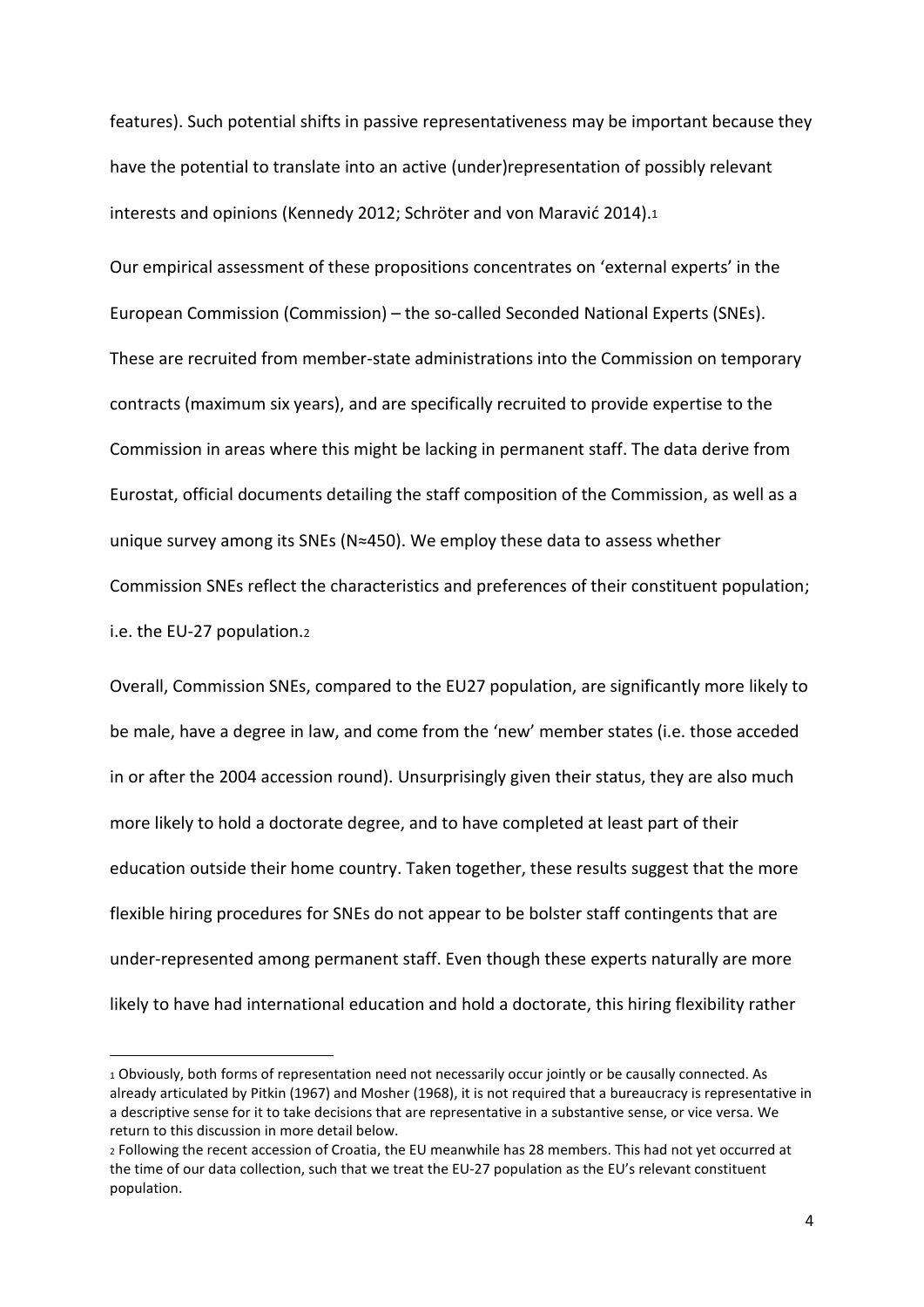seems to work against applicants with certain characteristics (i.e. such as citizenship of 'old' member states). This obviously need not imply that the Commission actively works to limit access to its administrative centre for experts with certain characteristics, but it does illustrate that the expertise brought in by the Commission might fail to suitably reflect the full diversity of preferences and opinions within its constituency. Still, on might wonder whether such passive representation really matters. Our data suggests that it may not. Indeed, and supporting previous research on representative bureaucracy, only the educational background variable – among all demographic variables – has a significant effect on active representation.

The remainder of this article is structured as follows. In section 2, we briefly discuss the growing role of experts and expertise in public policy-making. Building on the foregoing RB literature, this section also indicates how this tendency might affect bureaucratic representativeness. Then, in section 3, we use a variety of datasets to unveil Commission SNEs' representativeness relative to the EU27-population. Finally, section 4 concludes and discusses some avenues for further research.

### **2. On expertise in politics**

#### *2.1 A note on expertise*

Science is much more than the mechanical production of data and analysis. Scientific knowledge grants access to constituting basic rules for cause and effect, distinguishing right from wrong, categorising social phenomena and advising about good and bad. As a result, science has become an institution in itself, loaded with authority and power. Moreover, scientific authority bestows its holder with legitimacy and a communicative platform that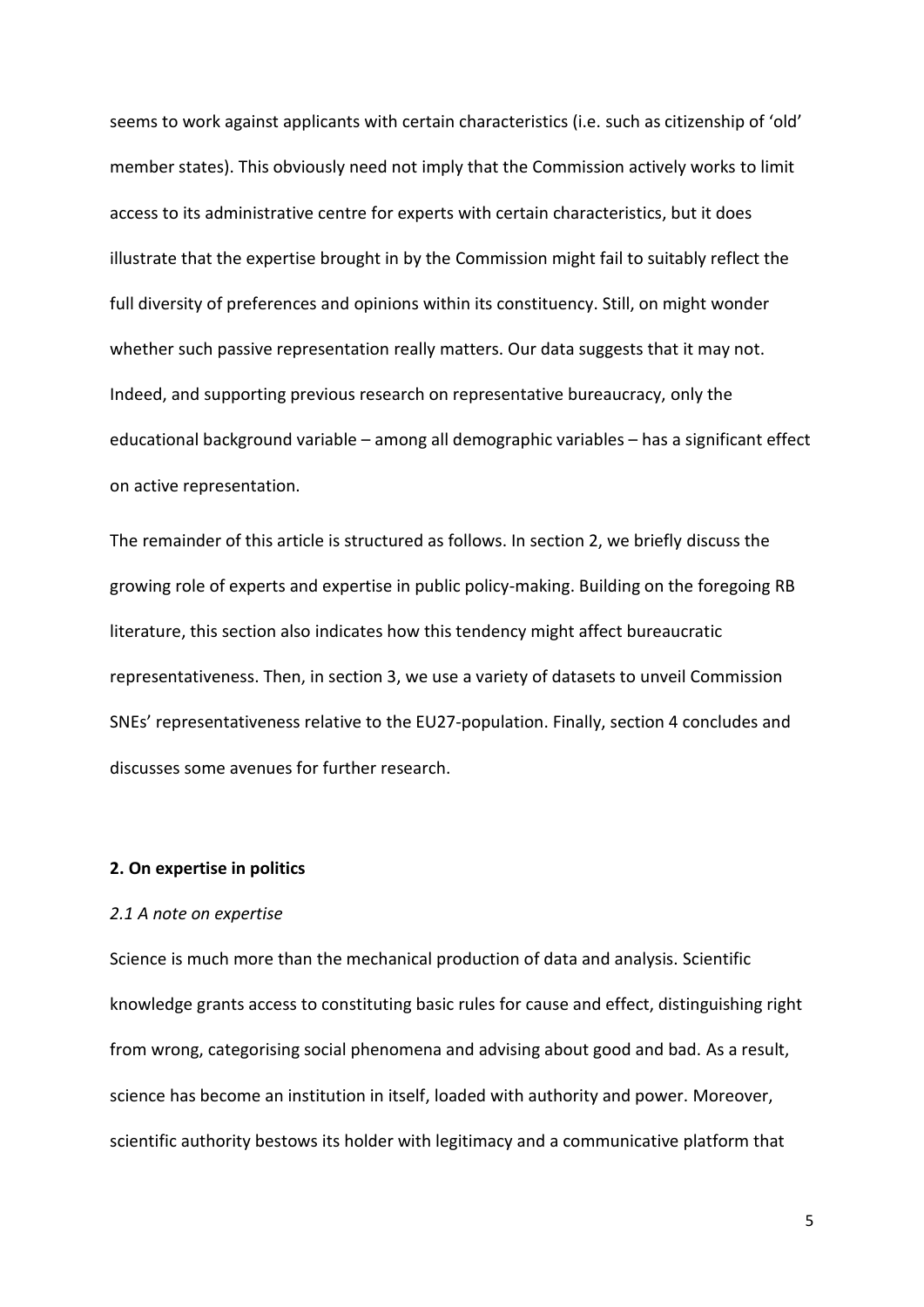reaches far beyond the narrow scientific discipline. It is, however, not any kind of knowledge that functions as the key to authority and power; only 'recognised knowledge' matters. Universities have traditionally been the places with a monopoly on such recognised knowledge (Djelic 2006; Drori et al. 2003; Drori and Meyer 2006; Maasen and Olsen 2007; Paradeise et al. 2009; Ramirez 2006; Savigny 2013; Weingart 1999). Today, political actors – public and private, national and international – seek to establish expert-based authority founded on the idea of evidence-based rulemaking. Apart from seeking *i)* rational-legal authority based on the idea of impersonal rulemaking, or *ii)* delegated authority based on the idea of accountable rulemaking, or *iii)* moral authority based on the idea of normative or principled rulemaking, the role of knowledge thus seems to have become central in how political actors engage in processes of authority building and in how they go about legitimizing it (Barnett and Finnemore 2004; Maasen and Olsen 2007).

Science as the basis for authority was central to Max Weber, who considered rationalisation as one of the most important characteristics of the development of western society and capitalism (Wrong 1970). Other forms of authority – traditional or charismatic authority relying on religion, magic, supernatural phenomena or personal attributes – were seen as irrational, because they were essentially based on personal insight, emotions and feelings. Rationality, in contrast, is viewed as driven by reason and calculation. Yet, almost paradoxically, 'the increased use of scientific expertise by policy-makers has not increased the degree of certainty, in fact it becomes de-legitimating' (Weingart 1999: 151). The reason is that the increasing use of expertise inflates the demand for such expertise, which drives the 'recruitment of expertise far beyond the realm of consensual knowledge (…) to the research frontier where knowledge claims are uncertain, contested and open to challenge' (Weingart 1999: 158). It might also push towards a 'politicisation' of science, where the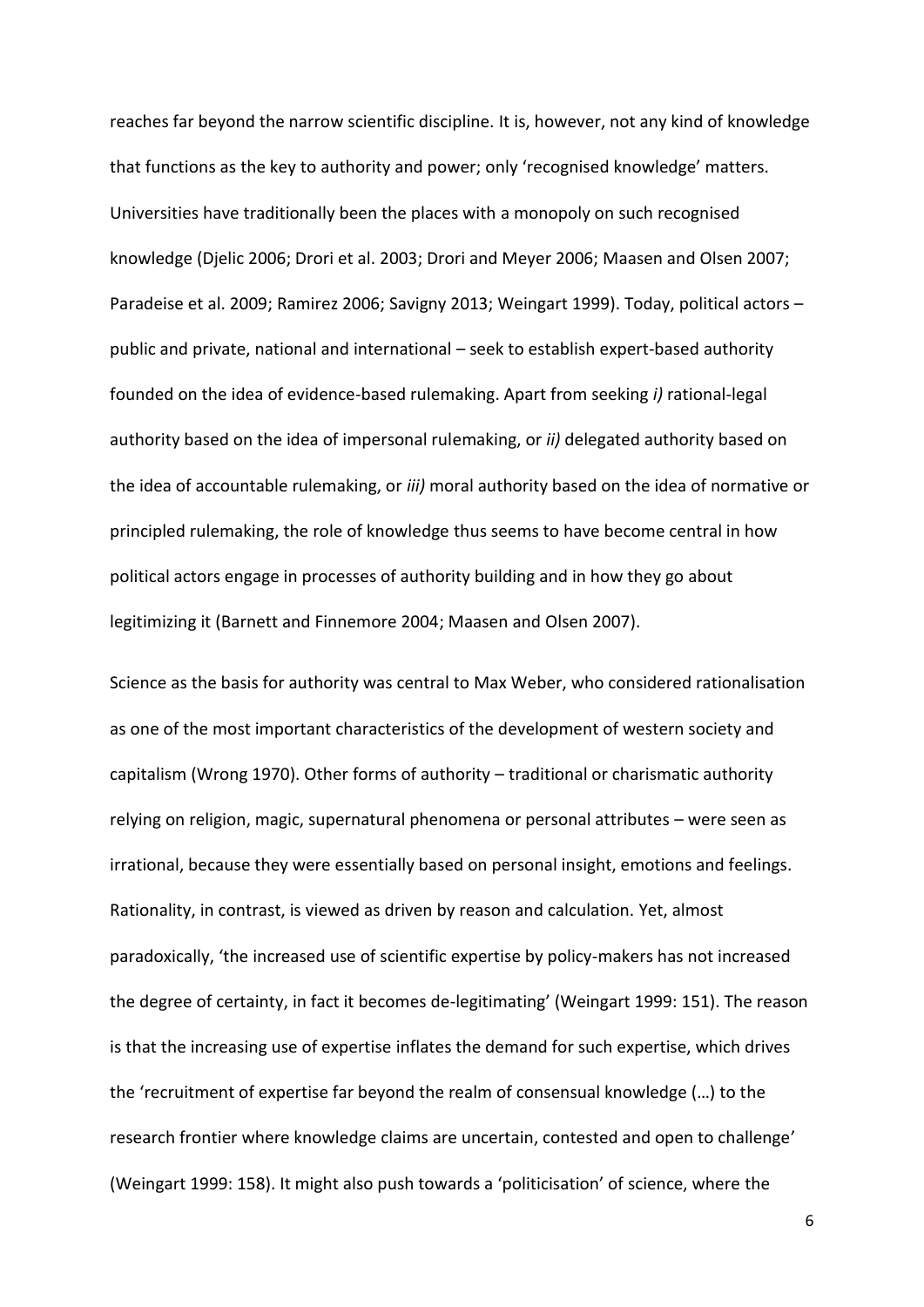objectivity of the expert scientist is brought in doubt due to his/her involvement in public policy controversies (Brooks 1975).

Nevertheless, purely epistemic communities, to the extent that they exist (Haas 1992), in principle do not work under the shadow of politicians; they work under the shadow of the rules of the scientific community itself. Members of a scientific community are each other's judges – accountability is turned inwards (Haas 1990; 1992). Policy makers will not even consider actively, directly or indirectly, interfering in the work of an epistemic community. Apart from the normative consequences that such a complete isolation and protection from policy makers may entail, it is clear that an agency which has succeeded in attaining the status of (being part of) an epistemic community has acquired a considerable power base.

Temporary office holders in government – such as Commission SNEs - who evoke an *expert* logic are expected to enjoy behavioural discretion, and are influenced by external professional reference groups (Wilson 1989). They are assumed to prepare dossiers, argue and negotiate on the basis of their professional competences and to legitimate their authority on scientific competences (Haas 1992). Their behaviour is expected to be guided by considerations of scientific and professional correctness and the power of the better argument (Eriksen and Fossum 2000). Their role perceptions and loyalties are primarily directed towards their expertise and educational background as well as towards external professional networks. This is the 'expert official' who is institutionally independent of any constituencies and is a high-flying and mobile technocrat. Moreover, bureaucratic organizations infused with an epistemic logic are a challenge to institutional unity. Such institutions are characterized by being composed of loosely coupled experts with an 'outward' orientation. Epistemic organisations are typically porous and open institutions staffed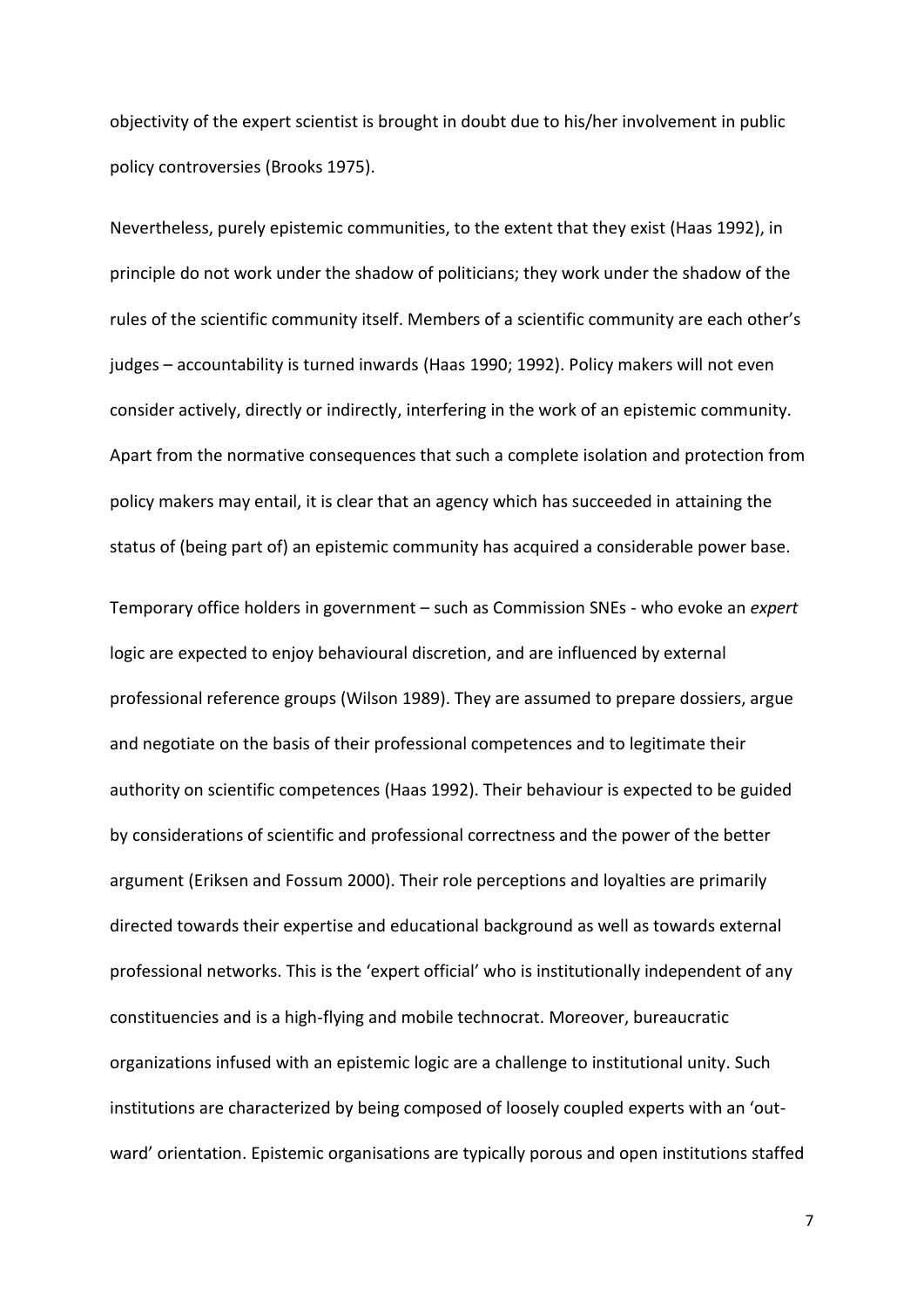by actors from different external expert institutions such as domestic agencies, universities, research institutions etc. (Olsen 2007; Trondal 2013). The officials are driven by a so-called 'technical self-determination' (Pentland 1973: 74).

## *2.2 Experts and Representative Bureaucracy*

The theory of Representative Bureaucracy (RB) assumes that the socio-demographic makeup of the bureaucratic staff 'should be broadly representative of the public it serves' (Meier *et al*. 1999: 1026), because civil servants' race, gender, class/income, educational background, geographical origin etc. are likely to affect the way they perform in office (Meier and Nigro 1976; Peters et al. 2013; Schröter and von Maravić 2014). In other words, the 'diversity of public sector workforce' (Peters et al. 2013: 7) is presumed to impact on how public sector organisations perform, how they are internally controlled, how legitimate they are perceived to be, and how they relate to the constituent populations (Selden 1997; Andrews et al. 2005; Stevens 2009; Schröter and von Maravić 2014). This reflects the key notion that what civil servants bring with them into the organization is of significance to their conduct (Hooghe 2005; 2012).

From a normative viewpoint, this implies that 'representation and staffing carries important implications for the delivery of public services [and] the sharing of power in society' (Schröter and von Maravić 2014: 6). That is, a more representative bureaucracy takes into account a wider variety of ideas and opinions, which is beneficial for public policies as it makes those policies more representative of underlying preferences and opinions in the society at large. In line with such a normative viewpoint, a more representative bureaucracy has been linked to improved overall administrative performance (e.g. Kingsley 2003),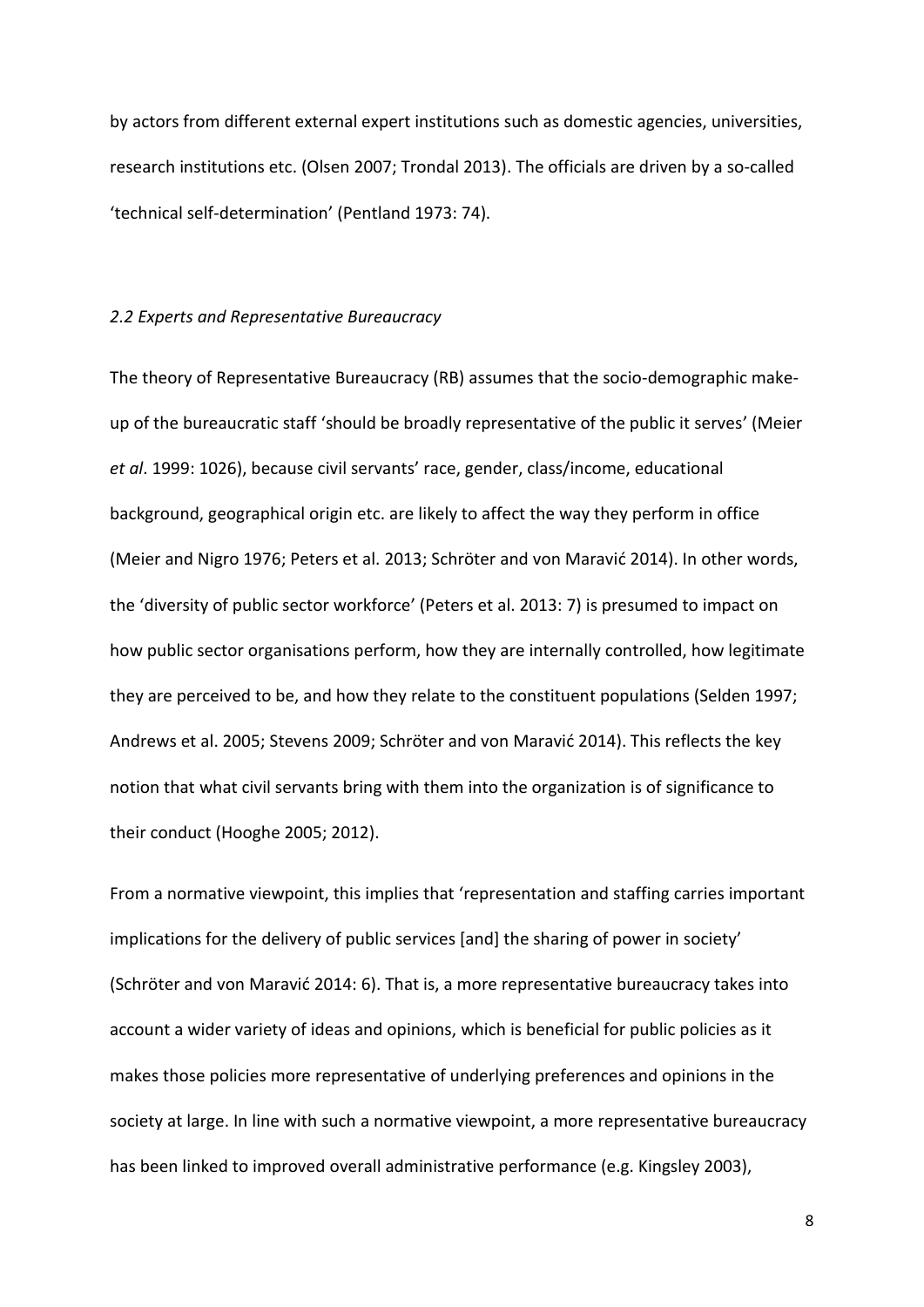increased worker loyalty and job satisfaction (e.g. Choi 2009) and higher legitimacy and accountability of the bureaucratic organisation (e.g. Selden and Selden 2001). From a more political perspective, however, RB can also play an imperative symbolic role by suggesting equality of opportunities and equity (Groeneveld and van de Walle 2010; Gravier 2013; Peters *et al*. 2013) and prove helpful during the implementation of controversial or unpopular policy programs (Pitts *et al*. 2010; Peters *et al*. 2013).

Importantly, from such a RB perspective, technocratization and the increasing reliance on external expertise in public policy-making (see above) raises important questions about experts' representativeness. The reason is that such experts are generally appointed to provide a specific type of information or knowledge. This makes that their appointments are almost by definition short-term, and occur largely outside the standard recruitment procedures for permanent bureaucratic staff. Clearly, such recruitment flexibility may be employed – whether consciously or subconsciously – to bolster staff contingents that are under-represented in the permanent staff. If so, this is likely to generate an improvement in passive (or descriptive) representation within the bureaucracy. Nonetheless, when experts with unfavourable characteristics – or policy opinions – become excluded in favour of those with more desirable features, this recruitment flexibility may also induce a deterioration of the bureaucracy's representativeness. The latter is not an unrealistic scenario. Several observers indeed argue that it has 'become commonplace that the adversarial parties (…) engage scientific experts to present evidence which supports their respective views' (Weingart 1999: 156; see also Brooks 1975). Consequently, the selection of external experts by policy-makers may be partly determined by the evidence they bring to the table.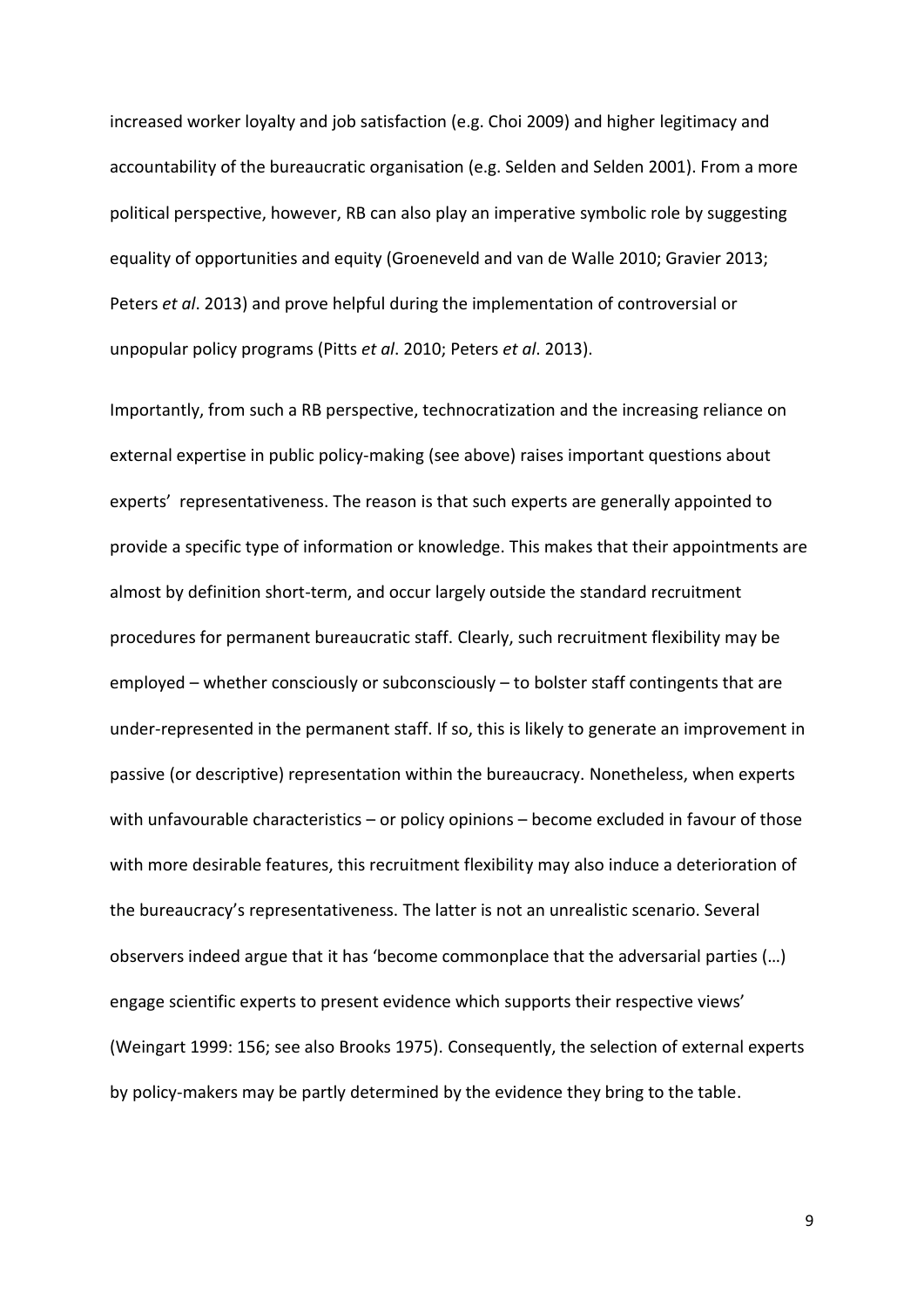The final key question, however, is whether experts' passive representativeness really matters: i.e. are individuals with higher expertise levels also more likely to perceive themselves as 'independent experts' in their day-to-day decision-making, and act in accordance with the prescripts of such an epistemic role. According to the idea of individual pre-socialization outside organizations, officials may be 'pre-packed' already before entering the organization (Pfeffer 1982: 277; Selden 1997). Individual pre-socialization outside organizations is important to account for because most studies of elite socialization do not systematically control for the effect of pre-socialization and self-selection (Beyers 2005, 2010; Hooghe 2005). This article uses the following demographic factors as proxies of individual pre-socialization: age (in years), gender, educational background (fields of study, place of study, and level of graduation), and country of origin. Finally, seniority is applied as a control variable, such as to account for the idea that organizational re-socialization inside an organization to some extent may modify the effect of individual pre-socialization outside the organization.

First, on gender, studies suggest that female officials in the Commission have a somewhat different belief structure than male officials – for example with respect to their general 'supranational orientation' (Kassim et al. 2013: 111; Trondal et al. 2014). Our question is whether the gender of experts leads to different emphasis on their expert role. Next, previous studies shows no age effect as regards Commission officials' general beliefs (Kassim et al. 2013). Thus, the age variable is applied in this study without any clear predefined prediction. Then, the educational background of office holders has shown a very strong effect in previous studies. One question is thereby whether place of study matters. One might indeed hypothesize that having an international educational background may be conducive to evoking an expert role. The reason is that one's education then is not tied to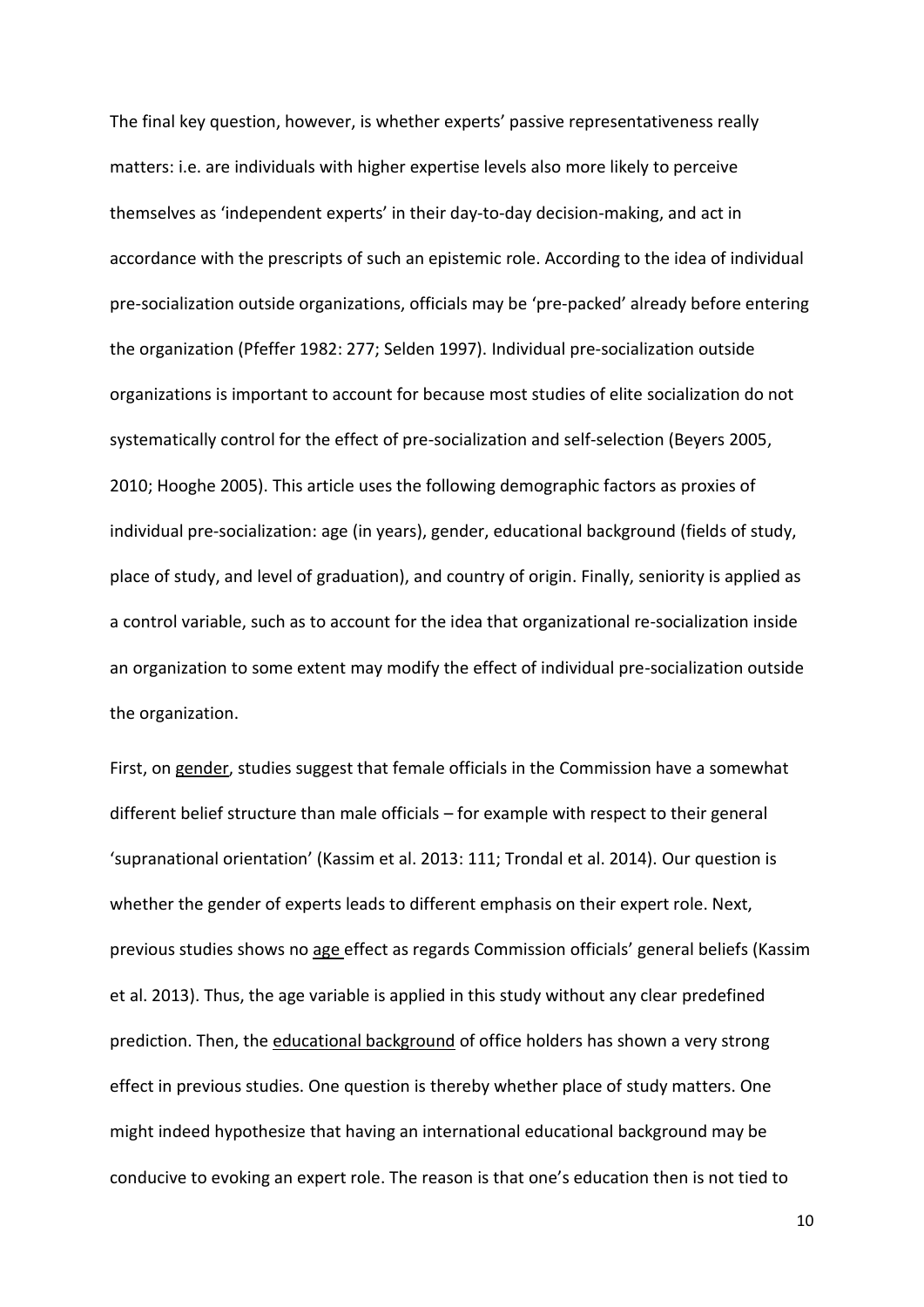one particular environment, but rather was obtained in a more diffuse array of settings. This, in turn, may induce a focus on the content – or expertise – of the study. A second, education-related prediction is that length of prior education might matter – measured by the level of graduation. We expect that individuals with a doctorate are more strongly expert oriented than those without a doctorate. Finally, it may be expected that different fields of study make one more or less oriented towards the expert role. The so-called 'hard' sciences are often assumed to be generally more paradigmatically developed than the 'soft' sciences. Conceptualised as a continuum, 'hard' and 'soft' disciplines are characterised by degrees of paradigmatic status and consensus (Becher 1989; Braxton and Hargens 1996; Smeby 2000). Thus, officials with an educational background in more 'hard' sciences – such as physics, biology - may be more expert oriented than officials educated in relatively more 'soft' sciences – such as economics or political science.

Finally, country of origin measures experts' patterns of national pre-socialisation. One might expect that experts originating from new and 'un-socialized' member states give more priority to national concerns whereas the expert role has been more internalized among their colleagues from earlier accession countries. Experts originating from old EU member states may be expected to have learned the 'expert game' more than their junior fellows. In contrast, experts originating from more recent member-states are likely to be less presocialized into a European state of mind – which is particularly expert-oriented in Commission DGs (Ban 2013).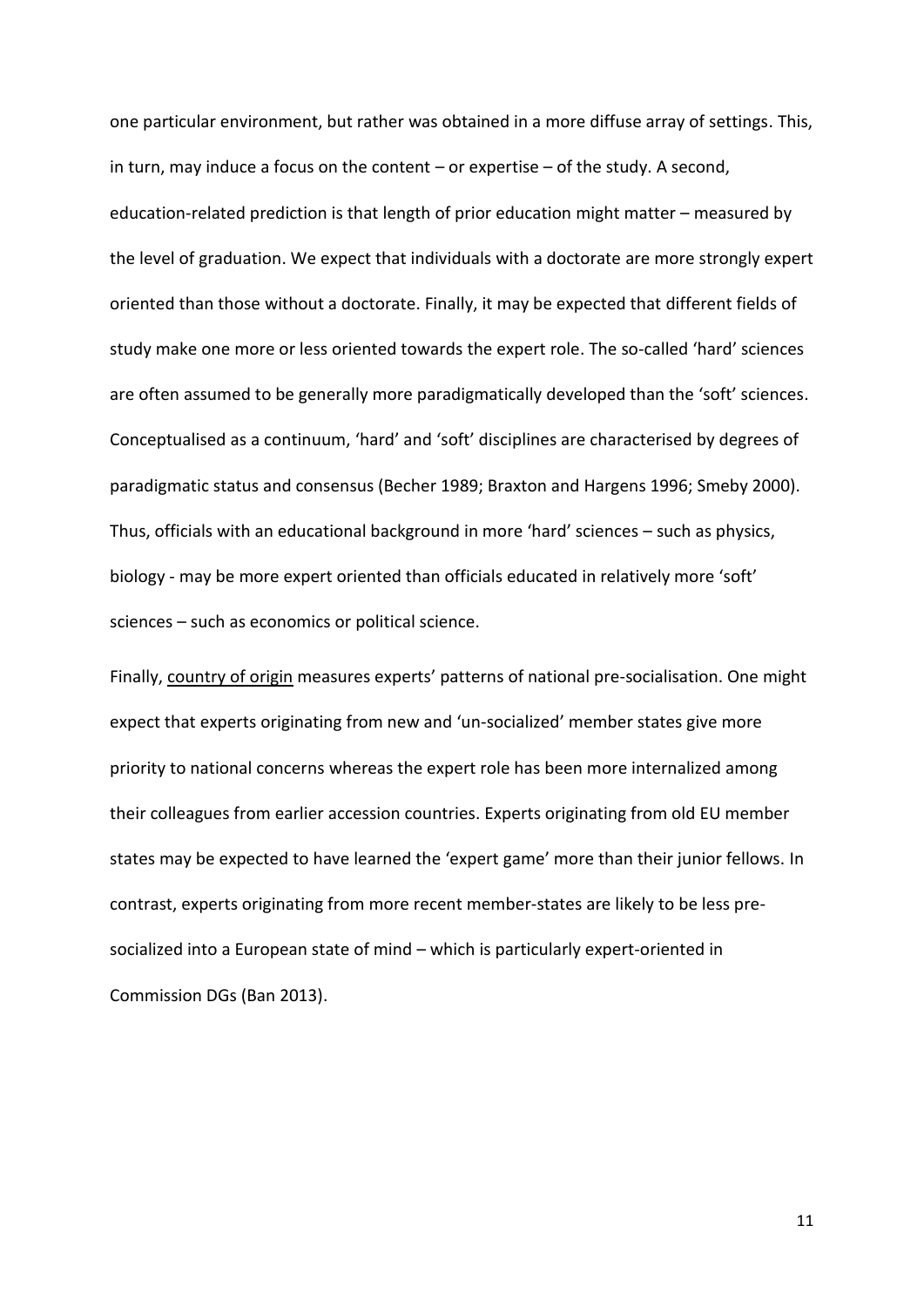#### **3. Empirical analysis**

1

### *3.1. Case selection and datasets*

Our empirical analysis relies on data concerning Commission SNEs, which derive from a number of different data sources. First, we collected information about the characteristics of the European population, since this is the most relevant comparison group to evaluate the representativeness of European-level bureaucrats (Gravier 2008, 2013; Stevens 2009). Information about the socio-demographic characteristics (i.e. gender, age, educational background and nationality) of the population in the EU27 was obtained from Eurostat.

Second, we collected information about the staff composition of the Commission. This is obtained from official publications of the Commission including, but not restricted to, the 2011 *European Commission Human Resource Report*, the *Draft General Budget 2012* and online publications documenting the *Distribution of Staff by Statutory Links and DGs*. (European Commission 2011a, 2011b, 2011c).<sup>3</sup> For SNEs, we supplement the limited official information available via a unique web-based survey administered between January and April 2011 to all 1098 then active SNEs in the Commission. This survey received 667 responses, which equals a response rate of just over 60 percent. As not all SNEs answered all questions relevant to the present analysis, the final sample employed in the analysis hovers around 400 to 450 respondents. It is important to note that the distribution of the SNEs in our final survey sample across Directorate-Generals (DGs) compares to that observed for *all* Commission SNEs in 2011. This similarity suggests that non-response within the targeted population was independent of the DG in which SNEs work, which improves the generalizability of the results reported below.

<sup>3</sup> The year of analysis – 2011 – is determined by the year in which our survey among the Commission's SNEs took place (see below).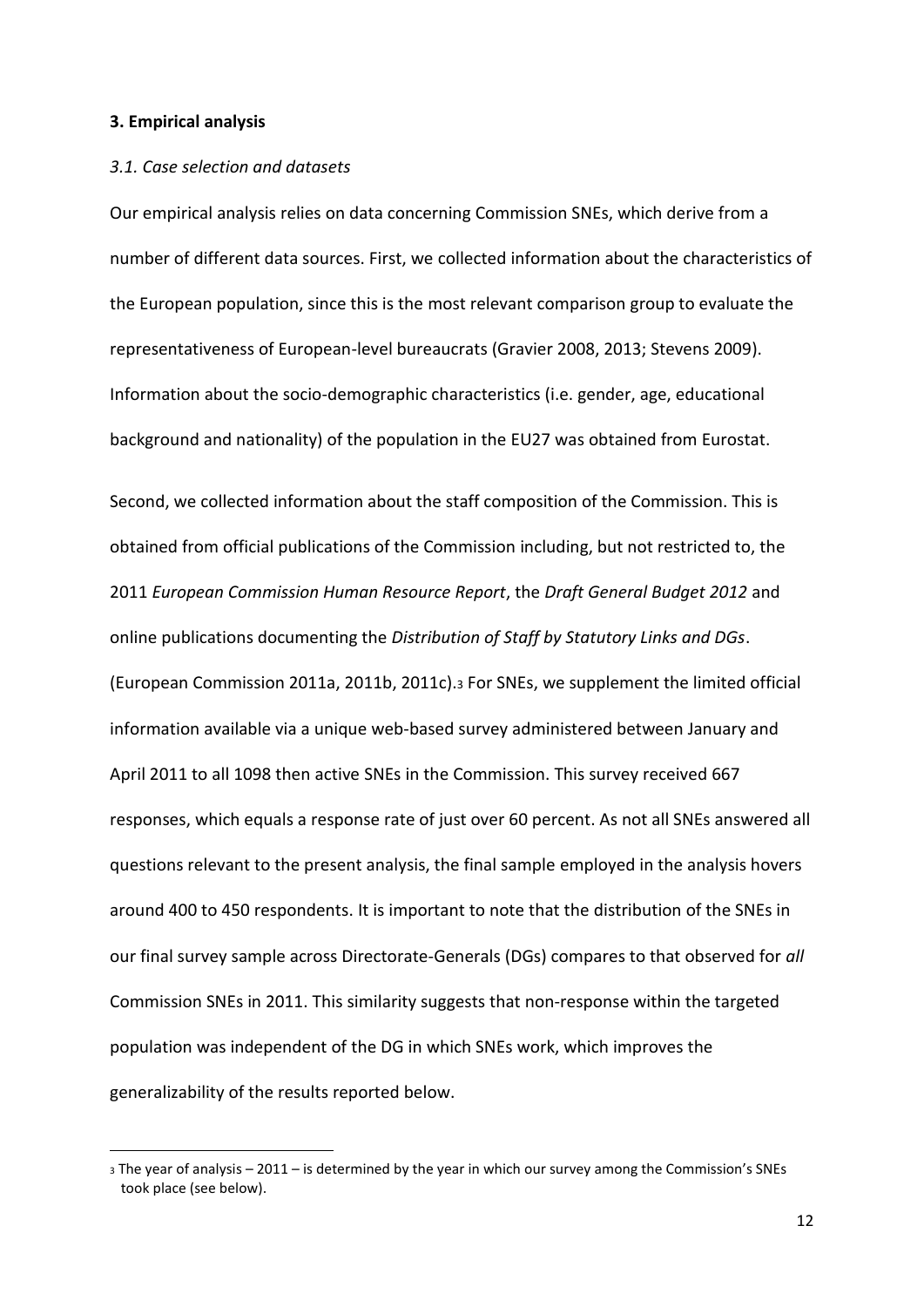#### *3.2. Results*

To assess the passive or descriptive representativeness of Commission SNEs, Table 1 presents the composition in terms of gender, education, age and geographical origin of the European population (EU27), the Commission's total staff, and its SNEs. While the first three socio-demographic characteristics are commonly included in RB studies (Kennedy 2012: 10), the last characteristic (i.e. geographical origin) arguably becomes a more important dimension of representation for international bureaucrats (Egeberg 2006; Gravier 2008, 2013; Trondal *et al*. 2008). Table 1 documents geographical origin of officials by wave of enlargement (which reflects a country's EU membership seniority): countries in the original EU6 (Belgium, the Netherlands, Luxembourg, Italy, France and Germany) vs. EU15 (EU6 plus Sweden, Finland, Denmark, Spain, Portugal, Austria, Ireland, United Kingdom and Greece).

|                     | ,               | ັ                | ັ<br>ັ<br>`` |
|---------------------|-----------------|------------------|--------------|
|                     | <b>EU27</b>     | <b>All staff</b> | <b>SNEs</b>  |
| Women               | 52              | 52               | 40           |
| Social Science      | 28 <sup>a</sup> | na               | 37           |
| Law                 | 5 <sup>a</sup>  | na               | 16           |
| <b>Study Abroad</b> | 3 <sup>b</sup>  | na               | 19           |
| PhD                 | 1 <sup>c</sup>  | na               | 20           |
| 19-40 years         | 44              | 32               | 41           |
| 40-50 years         | 23              | 37               | 30           |
| 50-60 years         | 21              | 27               | 18           |
| 60-65 years         | 11              | 4                | 11           |
| EU6                 | 47              | 51               | 30           |
| <b>EU15</b>         | 85              | 80               | 62           |

Table 1: Representation by Gender, Education, Age and Geographical origin (per cent)

*a Share of tertiary graduates with a degree in a particular field of education*

*b Students studying in other EU27, EEA or candidate country, as percentage of total student population* 

*<sup>c</sup> Estimate based on tertiary education graduates as percent of population in EU27 (23.7% in 2011) and the share of tertiary graduates finishing a doctorate (2.6% in 2004).*

*na is 'not available'.*

*Sources: Eurostat; OECD; European Commission (2011a, 2011b, 2011c); Authors' survey among Commission SNEs.*

Looking first at standard demographic characteristics generally included in RB studies, table

1 indicates that the gender composition of the total Commission workforce (52% female)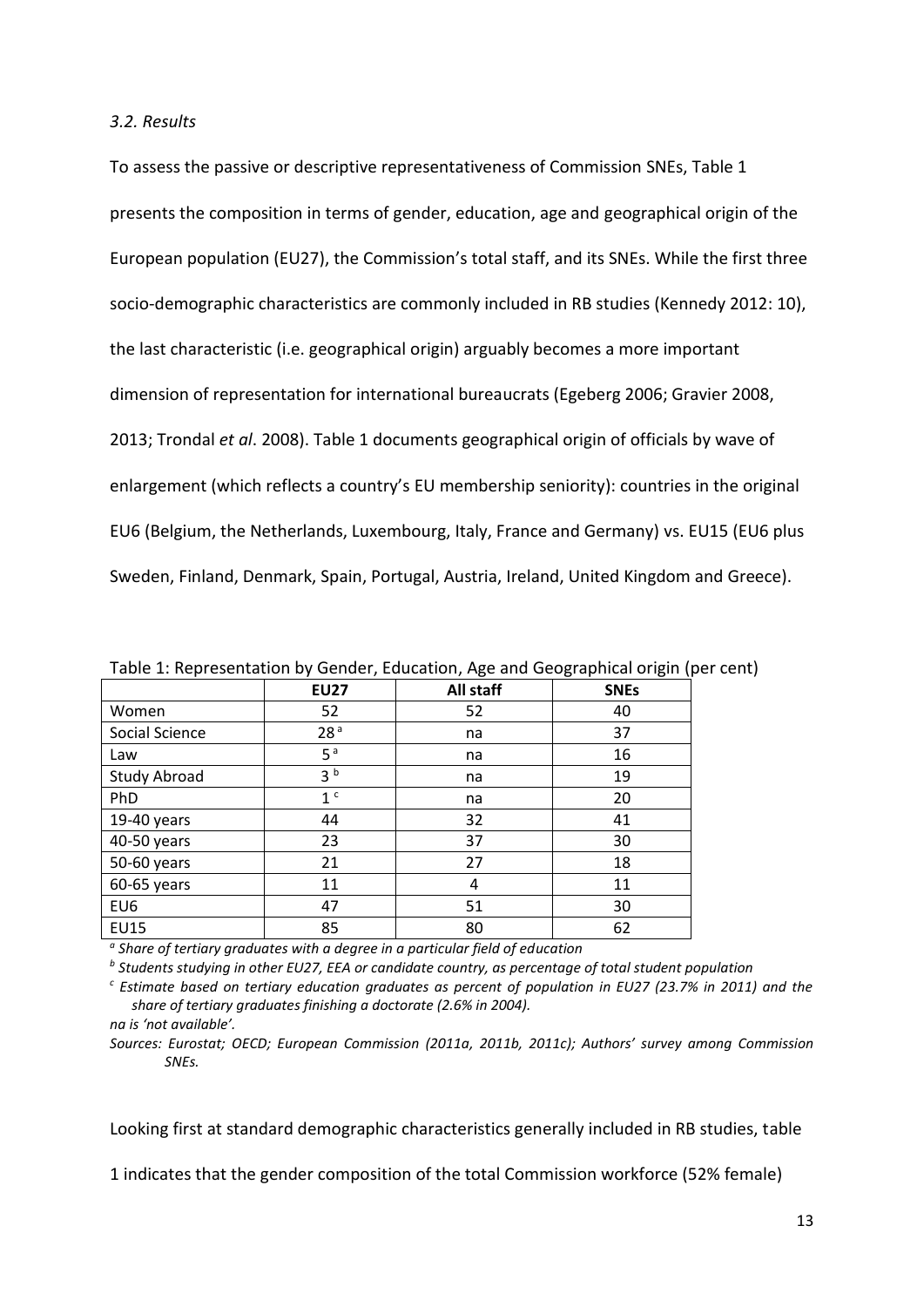very closely resembles that of the overall European population (52% female). Women are, however, substantially under-represented among SNEs (40% female). The same is also true among the Commission' permanent AD-level staff (40% female), which automatically implies that they are strongly over-represented in Assistant (AST) level positions that deal with assistant and secretarial tasks (65% female; not reported in table 1). This gender division – which is in line with recent observations regarding the Commission's persistent 'machoculture' (Ban 2013) – creates a significant potential for under-representation of female viewpoints in the Commission's policy work and expert input. The age distribution of the Commission's permanent staff witnesses an under-representation of both relatively young and old working-age individuals, and is clustered strongly in the 40-60 age range (who are strongly over-represented compared to the EU27-population). The age distribution among SNEs to some extent corrects for both deviations. Yet, this correction is imperfect as SNEs themselves at best approach the age distribution of the EU27-population.

With respect to educational background, we naturally observe a very strong overrepresentation among SNEs for education measures reflecting specific forms of expertise (i.e. having studied outside one's home country or holding a doctorate). Just over 19% of all SNEs have completed at least part of their education outside their home country, and no less than 20% obtained a doctorate. The equivalent numbers in the EU27 population are 3% and 1%, respectively.<sup>4</sup> Moreover, while social scientists (including economics and political science) are slightly over-represented relative to the share of tertiary graduates with such a degree in the European population, lawyers are very significantly over-represented within the Commission's expert staff (16% versus 5% in the EU27) – and not under-represented as

**.** 

<sup>4</sup> Note that the EU27 figures exclude individuals studying in, for instance, the United States, Canada or Asian countries. Nevertheless, since intra-EU study-related travel is more common than extra-EU travel, this is unlikely to have a significant influence on our results.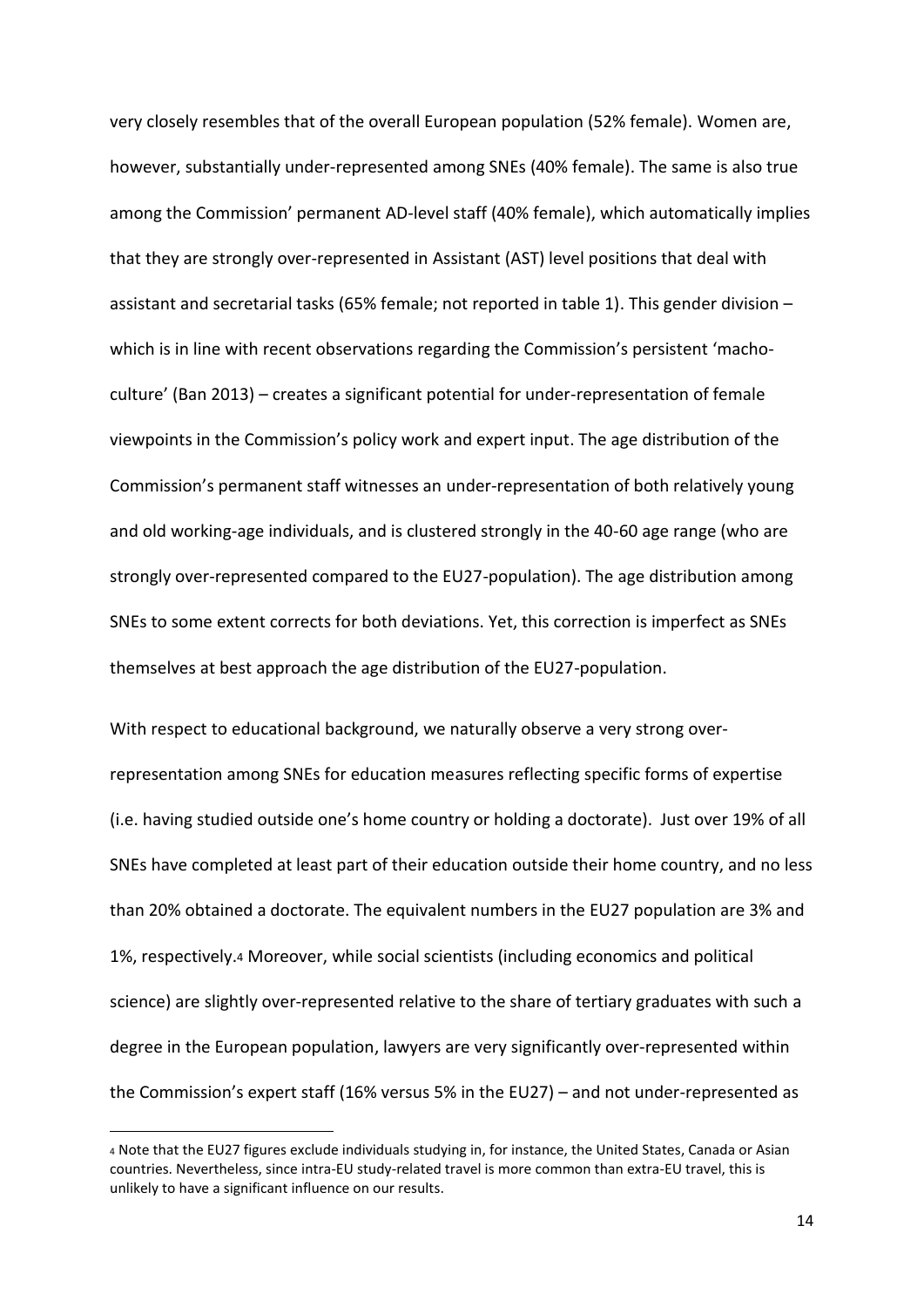suggested in a recent study (Kassim et al. 2013: 40). While legal expertise is obviously highly valued for drafting official documents and delimiting discussions within the boundaries of EU law, the ensuing under-representation of hard science experts creates a significant potential for under-representation of certain expertise.

Finally, compared to the share of the EU27-population living in EU6 (47%) and EU15 (85%) countries, the Commission AD-level staff appears to face an under-representation of employees from these 'old' member states (which is more pronounced where it concerns the EU15). This same conclusion holds even more strongly among SNEs employed in the Commission. The latter suggests that the Commission is using such temporary positions to incorporate officials from countries that acceded in or after the 2004 accession round (see also Ban 2013).<sup>5</sup>

Table 1 only looks at the Commission *as a whole*. Yet, the results thus obtained need not play out similarly across all different sections of this large and diverse bureaucracy (Kennedy 2012; Meier and Capers 2013; Schröter and von Maravić 2014). Research in organisation theory indeed indicates that decision-making logics vary substantially across policy areas (Egeberg 2012a). Within the EU, for instance, it is easy to imagine that bureaucrats have less leeway for personal initiative in sensitive policy areas (such as agriculture, regional policy, or development aid) compared to less sensitive areas (such as research and innovation or mobility and transport). Different policy areas represented in the Commission may also 'foster different cultures of representation' (Kennedy 2013: 6), which can become reflected in the (interpretation of) staffing policies (Cayer and Sigelman 1980; Gravier 2013; Murdoch 2013). Consequently, and following recent suggestions to 'bring institutional variety back

**.** 

<sup>5</sup> This was possibly to avoid an explosion of its permanent staff numbers.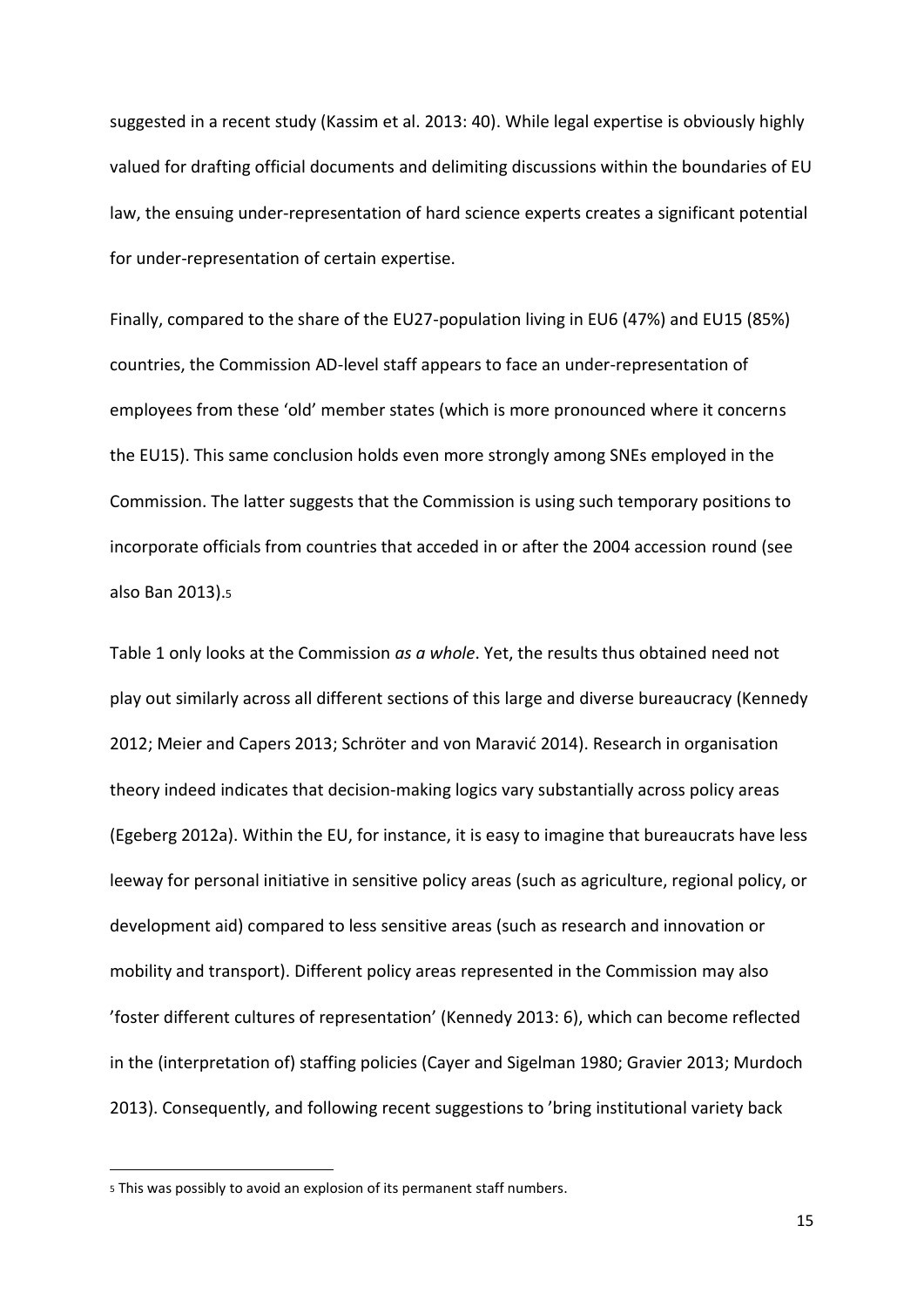into diversity research' (Schröter and von Maravić 2014: 4), Table 2 depicts the

representativeness of SNEs across seven sets of DGs covering distinct policy areas

(previously differentiated by Murdoch and Trondal (2013)).<sup>6</sup>

|                     |                 | Market | External  | Social     | $1800$ $\leq$ $11000$ coefficiely effective commission of the $\frac{1}{2}$ of policy and $\frac{1}{2}$ (i.e. $\frac{1}{2}$ (i.e. $\frac{1}{2}$ comer<br>Provision<br>Supply |    |          |         |
|---------------------|-----------------|--------|-----------|------------|------------------------------------------------------------------------------------------------------------------------------------------------------------------------------|----|----------|---------|
|                     | <b>EU27</b>     |        | Relations |            |                                                                                                                                                                              |    | Research | Central |
|                     |                 |        |           | Regulation |                                                                                                                                                                              |    |          |         |
| Women               | 52              | 38     | 46        | 46         | 34                                                                                                                                                                           | 39 | 31       | 53      |
| Social Science      | 28 <sup>a</sup> | 48     | 51        | 30         | 26                                                                                                                                                                           | 32 | 50       | 35      |
| Law                 | 5 <sup>a</sup>  | 20     | 11        | 21         | 16                                                                                                                                                                           | 4  | 0        | 35      |
| <b>Study Abroad</b> | 3 <sup>b</sup>  | 20     | 23        | 19         | 14                                                                                                                                                                           | 28 | 15       | 25      |
| PhD                 | 1 <sup>c</sup>  | 18     | 17        | 24         | 18                                                                                                                                                                           | 8  | 31       | 10      |
| $19-40$ years       | 44              | 56     | 35        | 40         | 33                                                                                                                                                                           | 52 | 35       | 45      |
| 40-50 years         | 23              | 30     | 32        | 29         | 31                                                                                                                                                                           | 12 | 33       | 40      |
| 50-60 years         | 21              | 7      | 22        | 20         | 21                                                                                                                                                                           | 20 | 20       | 10      |
| 60-65 years         | 11              | 7      | 11        | 11         | 15                                                                                                                                                                           | 16 | 11       | 5       |
| EU <sub>6</sub>     | 47              | 38     | 28        | 25         | 32                                                                                                                                                                           | 16 | 33       | 40      |
| <b>EU15</b>         | 85              | 72     | 71        | 61         | 63                                                                                                                                                                           | 48 | 54       | 70      |

Table 2: Representativeness of Commission SNEs by policy area (N≈452) (per cent)

*a Share of tertiary graduates with a degree in a particular field of education*

*b Students studying in other EU27, EEA or candidate country, as percentage of total student population* 

*<sup>c</sup> Estimate based on tertiary education graduates as percent of population in EU27 (23.7% in 2011) and the share of tertiary graduates finishing a doctorate (2.6% in 2004).*

*Note: 'Market' is DGs COMP, ECFIN, ENTR and MARKT;* 

*'External Relations' is DGs ELARG, DEVCO, FPI, ECHO and TRADE; 'Social Regulation' is DGs CLIMA, EAC, EMPL, ENV, SANCO, HOME and JUST; 'Supply' is DGs ENER, CNECT, MOVE, RTD and TAXUD; 'Provision' is DGs AGRI, MARE and REGIO; 'Research' is DGs ESTAT and JRC; 'Central' consists of BUDG, COMM, IAS, BEPA, SJ and OLAF. Translation and administrative services are excluded.*

*Source: Authors' survey among Commission SNEs.*

**.** 

As expected, the representation of different population groups varies across policy areas.

This holds first of all in terms of educational background: that is, we observe substantial

over-representation of social scientists in DGs occupied with External Relations and

Research, while lawyers cluster in Central DGs and SNEs with a doctorate are, unsurprisingly,

<sup>6</sup> We lack similarly differentiated data about Commission's permanent staff, such that the analysis here necessarily relies on our sample of SNEs. The seven policy areas are 'Market', which is comprised of DGs COMP, ECFIN, ENTR and MARKT; 'External Relations' is DGs ELARG, DEVCO, FPI, ECHO and TRADE; 'Social Regulation' is DGs CLIMA, EAC, EMPL, ENV, SANCO, HOME and JUST; 'Supply' is DGs ENER, CNECT, MOVE, RTD and TAXUD; 'Provision' is DGs AGRI, MARE and REGIO; 'Research' is DGs ESTAT and JRC; Central consists of BUDG, COMM, IAS, BEPA, SJ and OLAF (DG acronyms are explained in the appendix).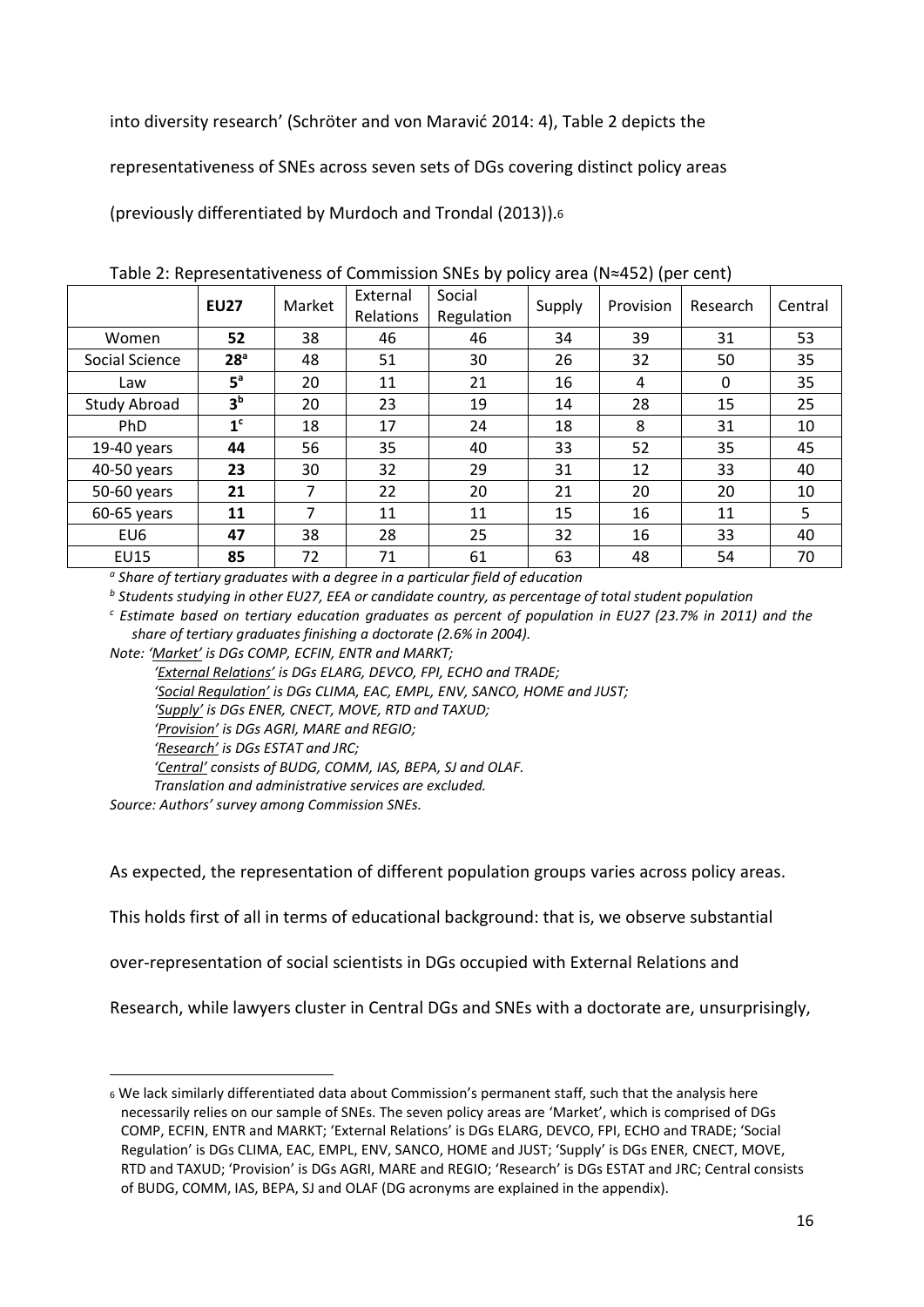strongly represented in Research DGs. The same can also be observed with respect to SNEs' age distribution (i.e. younger SNEs are over-represented in Market and Provision DGs, and older SNEs in Supply and Provision DGs) and gender (i.e. female SNEs face stronger underrepresentation in Market-, Supply-, and Research-related DGs, but are representative of the EU27-population in DGs linked to the Commission administration ('Central')). Although the latter could in part reflect that these DGs provide more 'female' occupations (as also observed via the higher share of women in 'female' Assistant positions),7 it could also suggest that the administrative DGs in the Commission may have a stricter enforcement of gender-equality standards. These DGs may be more directly involved in setting up and maintaining administrative procedures such as non-discriminatory hiring arrangements.

## *3.3. Does expertise matter?*

**.** 

In this section, we turn to the question whether 'passive' representation turns into 'active' representation. This is studied by examining Commission SNEs' role perceptions as obtained from our survey. The key question here is whether SNEs with higher expertise levels are also more likely to perceive themselves as independent experts in their day-to-day decisionmaking, and act in accordance with the prescripts of such an epistemic role. This is often expected from 'administrators who perceive their role as that of an advocate or representative of minority interests' (Selden 1997: 140), but has not been directly tested for experts. It is important to observe here that we operationalize active representation by SNEs' role perceptions (i.e. the extent to which they feel they perceive themselves as

<sup>7</sup> Job typology may indeed give rise to 'gendered' expectations concerning the performance, ability or 'fit' of job candidates for specific jobs. This may lead recruiters to have a preference for women over men (and vice versa) for certain types of jobs (Heilman, 1995; Watts, 2009), but may also affect applicants since gender stereotypes are known to have important self-fulfilling effects (Harris and Rosenthal, 1985; Miller and Turnbull 1986).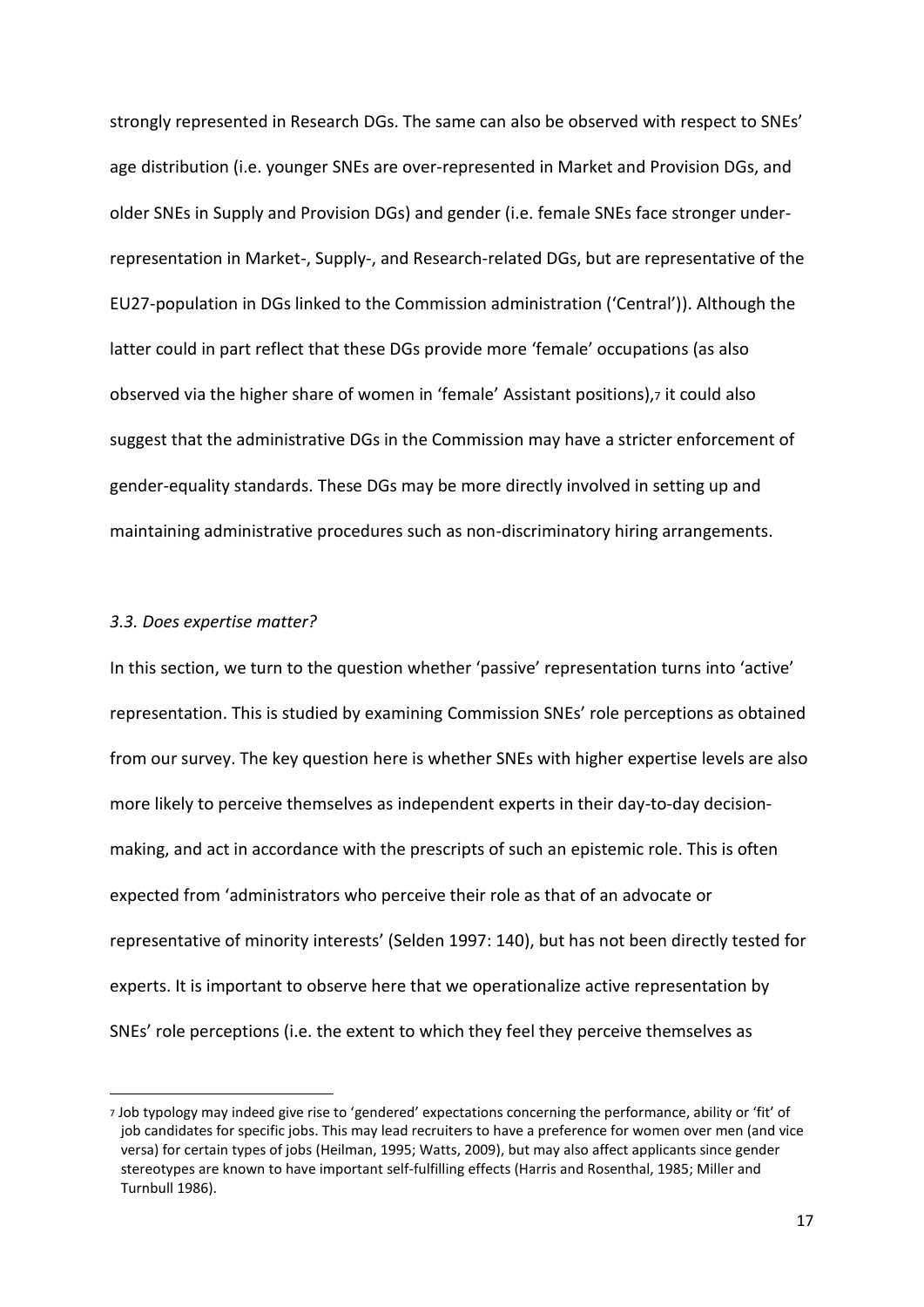independent experts in their daily work) rather than actual policy decisions or outcomes. The reason behind this operationalization is that the discretionary power of bureaucrats is critical for active representation (Meier 1993; Sowa and Selden 2003). Final outputs, however, unlike personal decisions and individuals' perceptions thereof, are often determined by numerous factors beyond bureaucratic control (such as, for instance, citizen coproduction of public goods and services; Whitaker 1980; De Witte and Geys 2011, 2013), which limits their relevance in measuring active representation (Bradbury and Kellough 2007). We thus study 'the potential for active representation (…) rather than seeking evidence of policy outcomes in line with the interests of specific groups' (Bradbury and Kellough 2007: 698). The analysis relies on the following simple regression model (with subscript i referring to SNEs).

 $\text{ExpertRole}_i = \alpha + \beta_1 \text{Gender}_i + \beta_2 \text{Age}_i + \beta_3 \text{EduType}_i + \beta_4 \text{StudyAbroad}_i + \beta_5 \text{PhD}_i$  $+ \beta_6 EU6_i + \beta_7 EU15_i + \beta_8 SNEyear_i + \epsilon_i$  (1)

Where 'ExpertRole' is based on the question: 'In your daily work, to what extent do you feel you act as an independent expert?'. It is coded using a six-point scale from 'fully' (coded as 0) to 'not at all' (coded as 5), which requires estimating an ordered logit model. We also cluster standard errors by either DG or country of origin to account for the fact that answers from SNEs within one DG (or from the same home country) may not be fully independent from one another.

The key explanatory variables are SNEs' age (in years), gender (1 if male), educational background ('EduType'; separate indicator variables for a degree in economics, political science or law), whether or not the SNE studied abroad (1 if yes) or obtained a doctorate (1 if yes), and SNEs' country of origin (separate indicator variables for EU6 and EU15). We also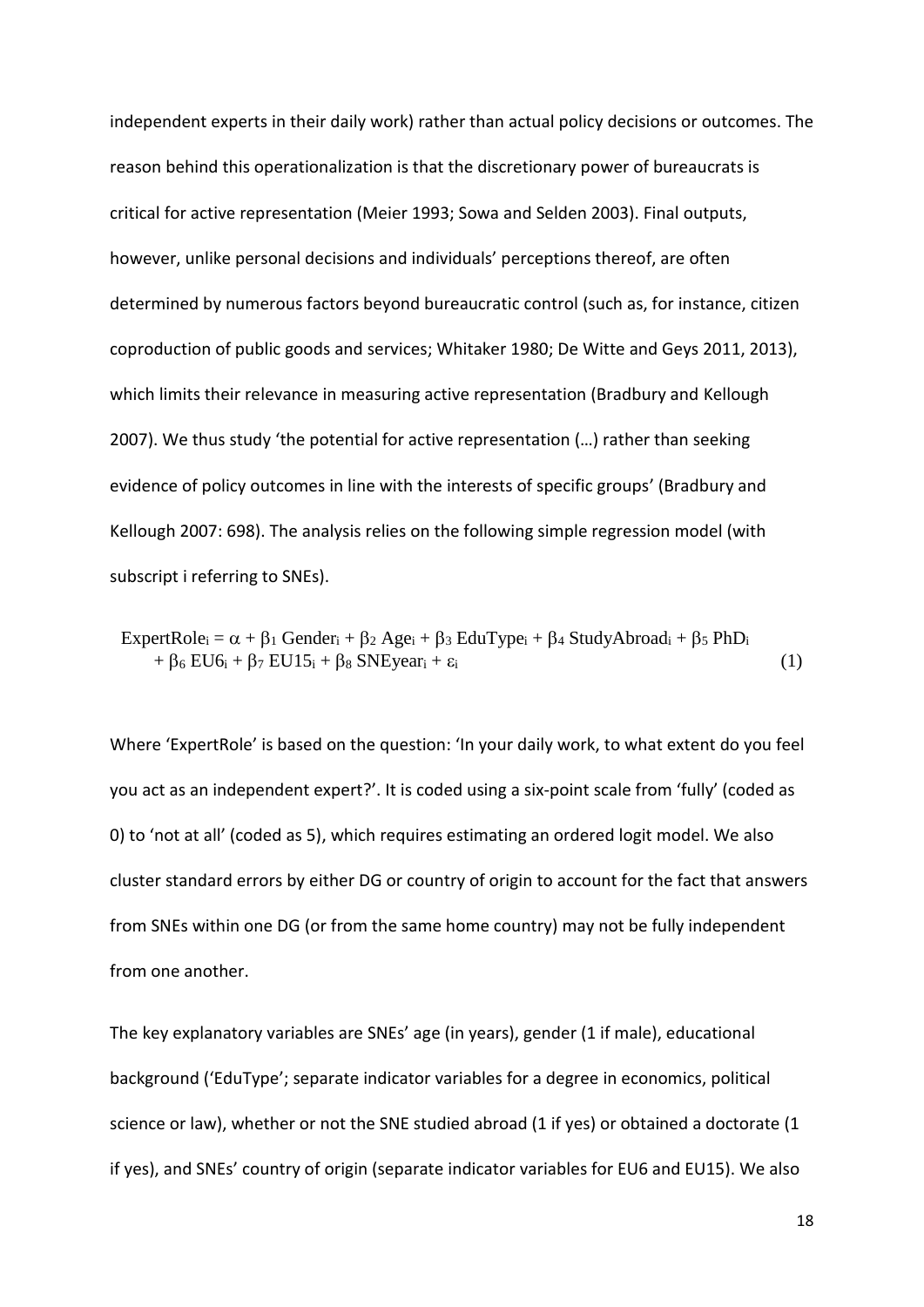include the number of years (s)he has been working in the Commission, as exclusion of this variable may have a confounding effect of our estimate of the effect of SNEs' age. SNEs' seniority in the Commission is thus applied as a control variable, suggesting that organizational re-socialization inside the Commission to some extent may modify the effect of individual pre-socialization outside the Commission. The results are summarized in Table 3.

|                          | ExpertRole      | ExpertRole           |  |
|--------------------------|-----------------|----------------------|--|
|                          | (cluster by DG) | (cluster by country) |  |
| Male                     | $-0.289*$       | $-0.281$             |  |
| (dummy)                  | $(-1.83)$       | $(-1.61)$            |  |
| Age                      | 0.004           | 0.004                |  |
| (years)                  | (0.43)          | (0.53)               |  |
| PhD                      | $-0.628**$      | $-0.641$ ***         |  |
|                          | $(-2.48)$       | $(-3.50)$            |  |
| StudyAbroad              | 0.201           | 0.227                |  |
|                          | (0.96)          | (0.97)               |  |
| Economist                | $0.530**$       | $0.512**$            |  |
| (dummy)                  | (2.44)          | (2.38)               |  |
| <b>Political Science</b> | 0.490           | $0.475*$             |  |
| (dummy)                  | (1.46)          | (1.89)               |  |
| Lawyer                   | 0.173           | 0.158                |  |
| (dummy)                  | (0.60)          | (0.72)               |  |
| EU <sub>6</sub>          | $-0.002$        | $-0.017$             |  |
| (dummy)                  | $(-0.01)$       | $(-0.07)$            |  |
| <b>EU15</b>              | $-0.015$        | $-0.018$             |  |
| (dummy)                  | $(-0.06)$       | $(-0.06)$            |  |
| SNE-year 2               | 0.275           | 0.280                |  |
| (dummy)                  | (0.80)          | (0.91)               |  |
| SNE-year 3               | $-0.041$        | $-0.036$             |  |
| (dummy)                  | $(-0.14)$       | $(-0.14)$            |  |
| SNE-year 4               | $-0.232$        | $-0.209$             |  |
| (dummy)                  | $(-0.80)$       | $(-0.64)$            |  |
| SNE-year 5               | $-0.528*$       | $-0.526*$            |  |
| (dummy)                  | $(-1.89)$       | $(-1.93)$            |  |
| Wald chi <sup>2</sup>    | 48.25 ***       | 68.78 **             |  |
| Ν                        | 408             | 409                  |  |

Table 3: Estimation results

Note: t statistics based on standard errors corrected for clustering at DG- or country-level between brackets, \*\*\* significant at 1%, \*\* at 5% and \* at 10%. The dependent variable uses the question: 'In your daily work, to what extent do you feel you act as an independent expert?', coded using a six-point scale from 'fully' (coded as 0) to 'not at all' (coded as 5).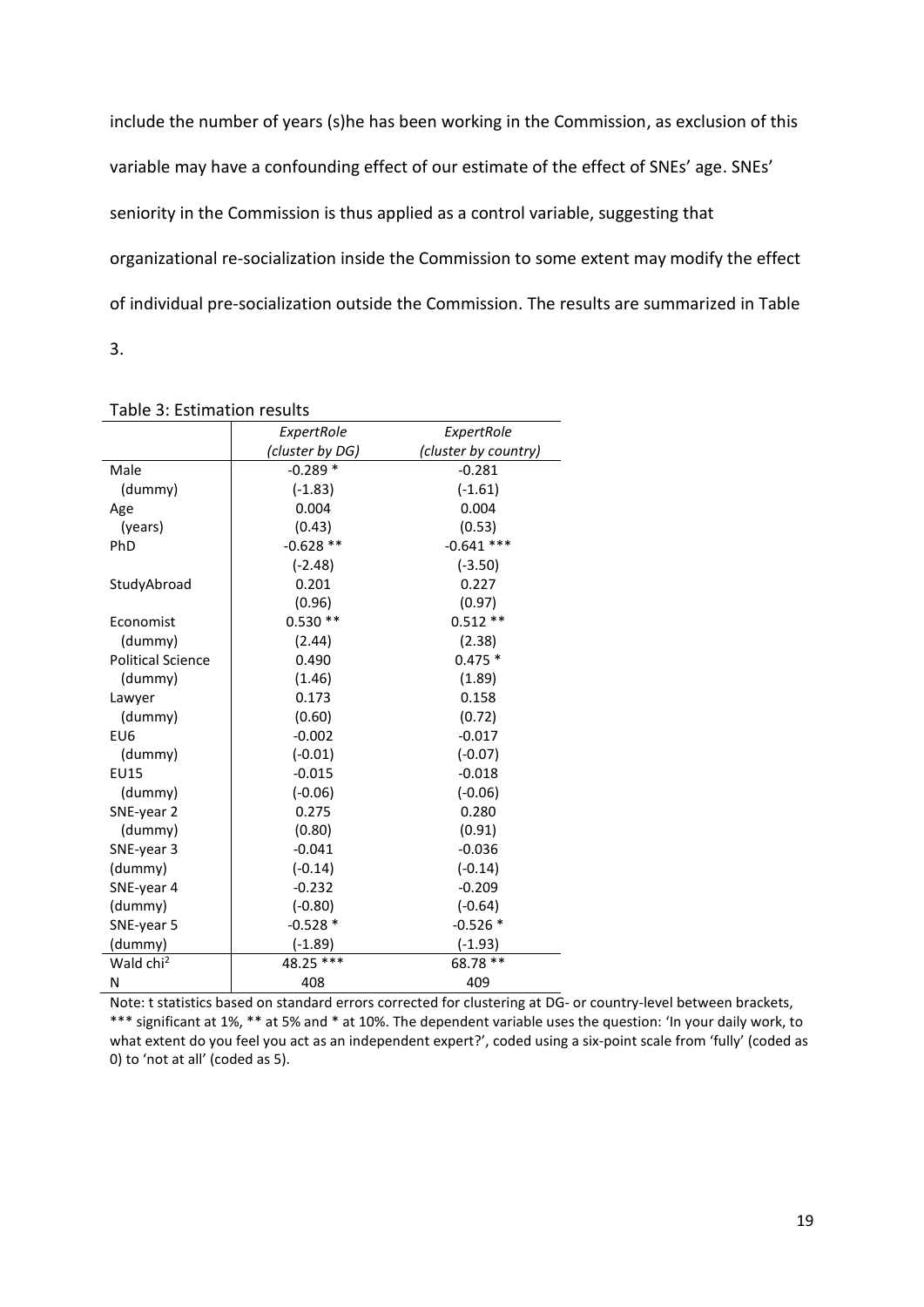Table 3 indicates that passive representation – through individual re-socialization outside the Commission – has only modest effects on active representation. Supporting previous research on representative bureaucracy, it is only the educational background variable – among all demographic variables – that has a significant effect on active representation: First, we see that SNEs with a doctorate are much *more* likely to invoke their role as an independent expert. Thus, the length of pre-socilization inside university organizations make officials more expert oriented. Secondly, SNEs with degrees in economics and political science are *less* likely to state that they act as an independent expert in their daily work in the Commission (compared to law and 'other' degrees). This suggests that degrees in 'soft' rather than 'hard' sciences indeed lead to lower expert orientations. Other demographic variables such as age, place of education and country of origin have no explanatory power. Finally, also supporting previous research, organizational re-socialization *inside* organizations affects the role perceptions of office holders. We see that SNEs' self-perception as an independent expert tends to strengthen with the number of years in the Commission. Though not reported to preserve space, these results are robust to the inclusion of direct controls for working in specific DGs, which implies that individuals' characteristics are driving the above results rather than the DGs SNEs work in within the Commission (see above). Evidently, these varying behavioural role perceptions can have important policy-related implications. Indeed, it suggests that the passive under-representation of experts with certain characteristics *may* induce a lack of active representation of certain concerns in Commission policy-making.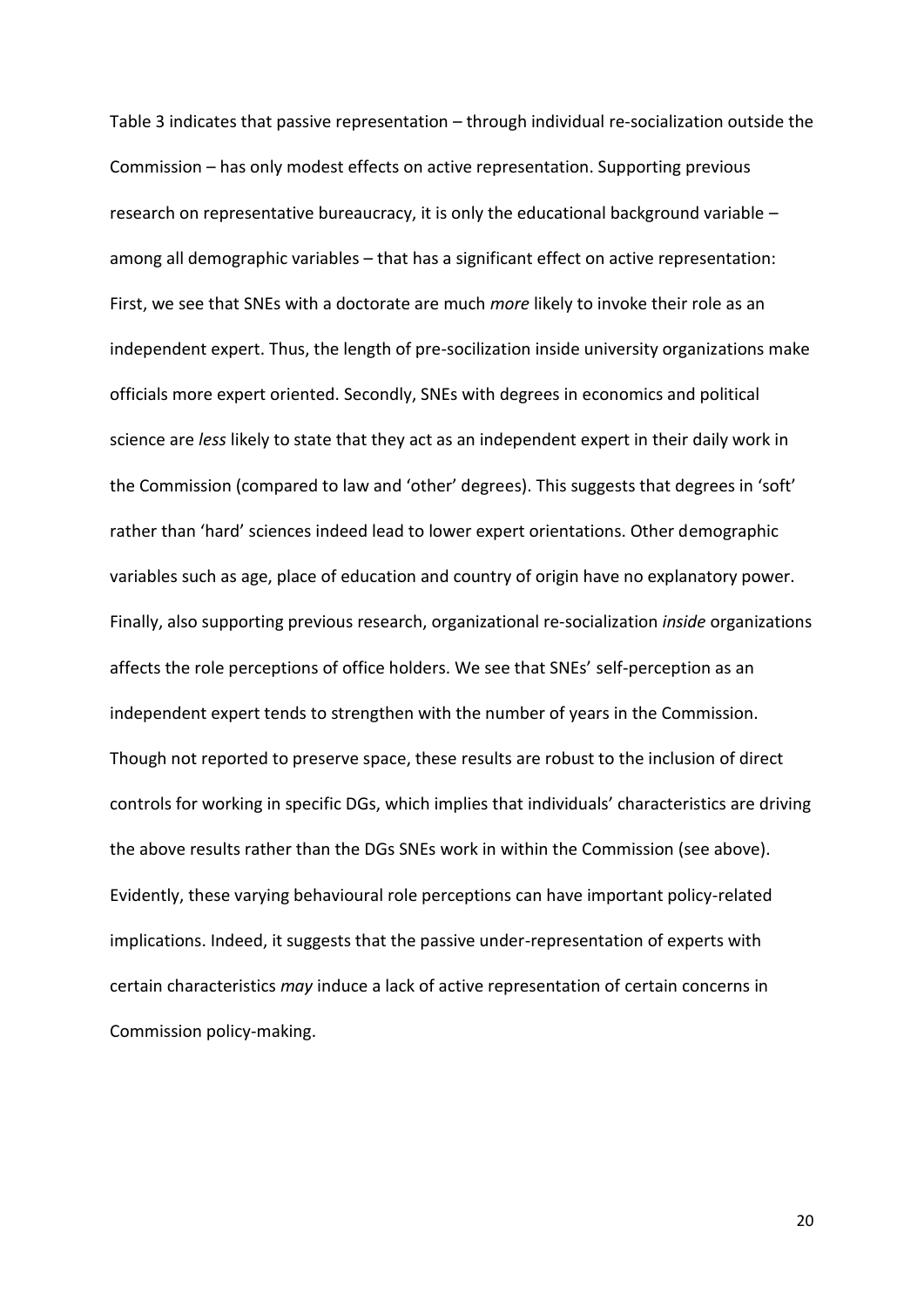#### **4. Conclusion**

In terms of a number of basic socio-demographic background characteristics, Commission SNEs can barely be called passively representative of the overall EU27-population. SNEs, as is likewise the case for AD-level staff, are significantly more likely to be male officials with a degree in law from the 'new' member states that acceded in or after the 2004 accession round. The only exception is experts' age, since the age distribution among Commission's SNEs appears a substantially closer match to that of the EU27 population than the age distribution among Commission's permanent AD-level staff. Yet, the data also suggests that passive representation – through individual re-socialization outside the Commission – has only modest effects on active representation. Supporting previous research on representative bureaucracy, it is only the educational background variable – among all demographic variables – that has a significant effect on active representation. Also supporting previous research, organizational re-socialization *inside* organizations affects the role perceptions of office holders (e.g. Egeberg et al. 2014). We see that SNEs' selfperception as an independent expert tends to strengthen with the number of years in the Commission.

Future research on representative bureaucracies should study in more detail the conditions under which passive representation translates into (a potential for) active representation. Based on our findings, and in line with recent work on the European Parliament (Egeberg et al. 2014), pre-socialization outside organizations appears to matter less than organizational re-socialization inside organizations as well as the dynamics of organizational rule-following. That is, a study of European Parliament officials suggests that individual processes of presocialization outside the EP reveal non-significance. What matters is whether officials are employed by the EP secretariat or by the political groups ('organizational affiliation') and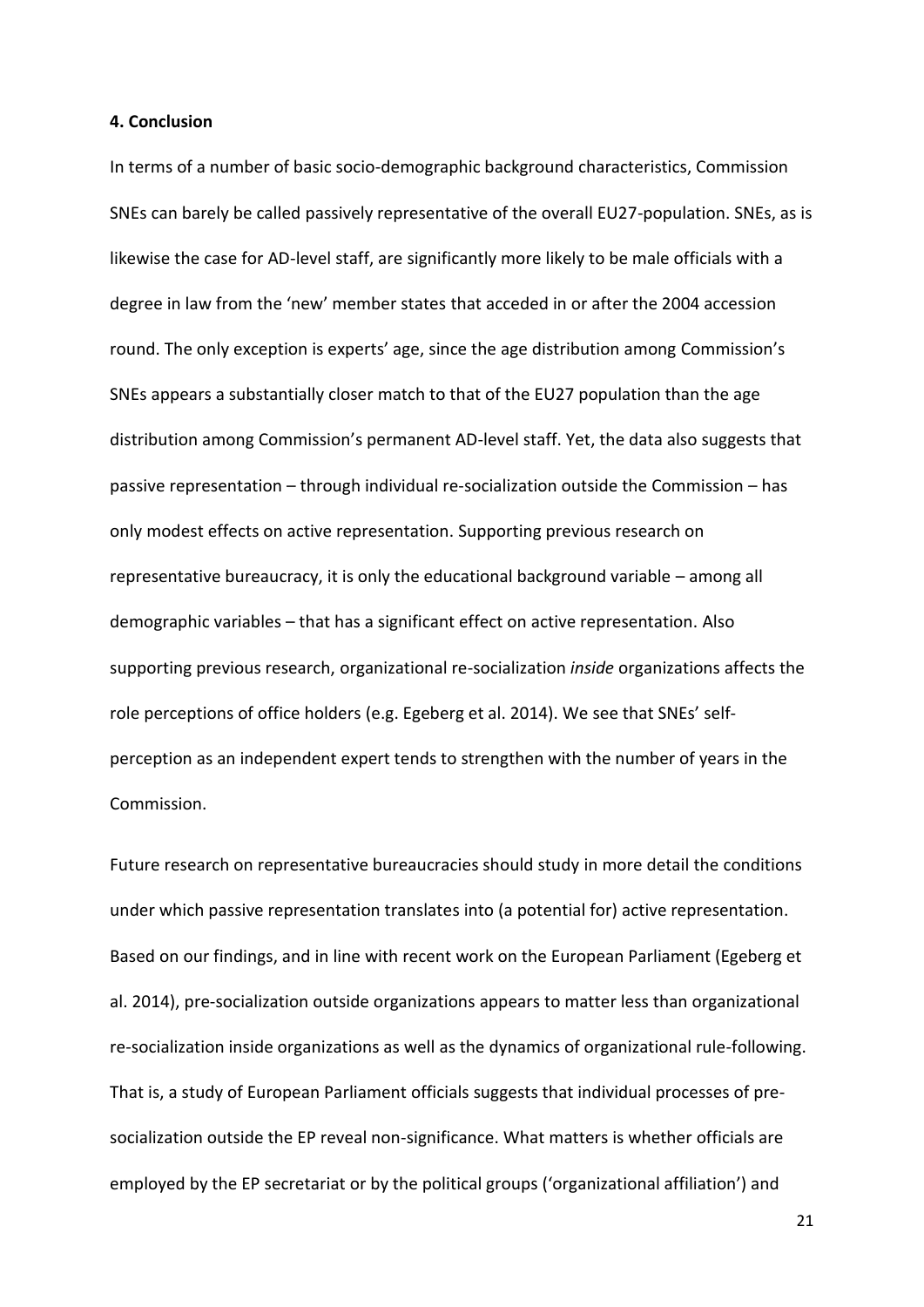their length of service in EU institutions ('organizational socialization') (Egeberg et al. 2014). Also, a review of the literature on the role of nationality in Commission decision-making concludes that Commission officials' national background seems to play a minor role. However, nationality matters somewhat more regarding commissioners' behaviour, but makes up only one of several components of their highly compound role (Egeberg 2012b). In short, the passive-active representation dichotomy remains contested, and deserved more in-depth analyses in future research.

Finally, it should be noted that demographic variables have been argued to matter more under certain conditions: if the organizational structure of a group is loose and supplies few relevant premises for behaviour; if the actor participates in a fairly stable group with clearly stated goals; if this group is perceived as important; if membership is durable; if the group and the values and identities it represents is generally accepted in society; if there is a clear connection between what the group does and the life of the group members, and if group belonging is conceived and an important reason for recruitment to the group (Lægreid and Olsen 1978: 28-9). Future research should thus examine whether expertise (passive representation) might affect decision-making behaviour (active representation) under such conditions.

## **Acknowledgements**

We are grateful to CLENAD (especially its former president Matthew Snoding) and Nina Bonge (WZB Berlin) for invaluable assistance with the survey, to FWO Vlaanderen for financial assistance (grant nr. G.0022.12 to Benny Geys), and to the Norwegian Research Council ("EURODIV: Integration and division: Towards a segmented Europe?"). The usual caveat applies.

## **Conflict of Interests**

The authors declare no conflict of interests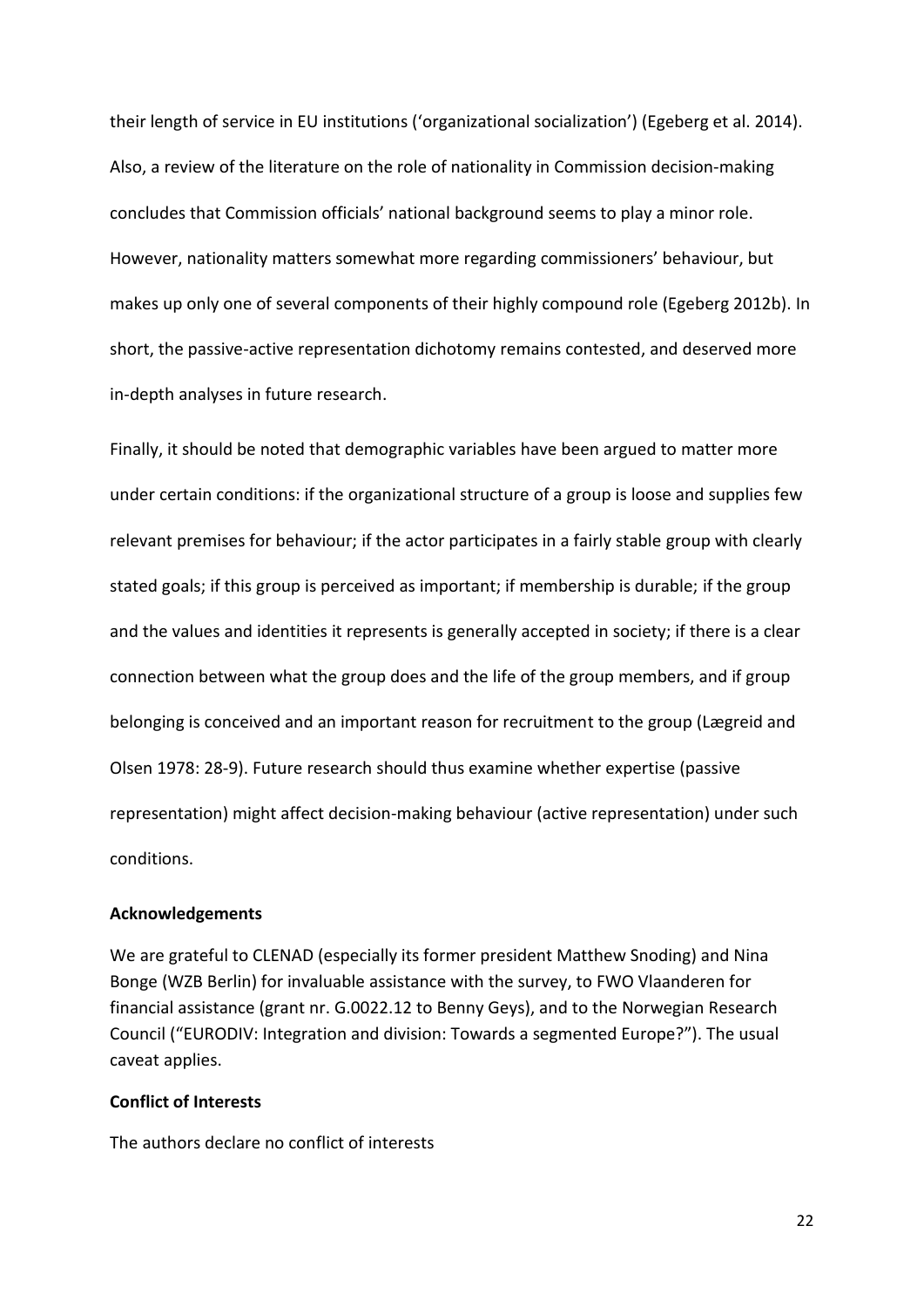# **References**

- Afonso, A. (2007) 'Policy change and the politics of expertise: economic ideas and immigration control reforms in Switzerland', *Swiss Political Science Review* 13(1): 1-38.
- Andrews, R., G.A. Boyne, K. Meier, L. O'Toole and R. Walker (2005) 'Representative bureaucracy, organizational strategy and public sector performance: An empirical analysis of English local government', *Journal of Public Administration Research and Theory* 15: 489- 504.
- Ban, C. (2013). *Management and Culture in an Enlarged European Commission: From Diversity to Unity?* Basingstoke: Palgrave Macmillan.
- Barnett, M. and M. Finnemore (2004) *Rules for The World. International Organizations in Global Politics.* Ithaca: Cornell University Press.
- Becher, T. (1989) *Academic Tribes and Territories.* Milton Keynes: Society for Research into Higher Education & Open University Press.
- Beyers, J. (2005) 'Multiple Embeddedness and Socialization in Europe: The Case of Council Officials', *International Organization* 59: 899-936.
- Beyers, J. (2010) 'Conceptual and Methodological Challenges in the Study of European Socialization', *Journal of European Public Policy* 17(6): 909-920.
- Bickerton, C.J. (2012) *European Integration*. Oxford: Oxford University Press.
- Bradbury, M.D. and J.E. Kellough (2007) 'Representative bureaucracy: Exploring the potential for active representation in local government', *Journal of Public Administration Research and Theory* 18: 697-714.
- Braxton, J.M. and L.L. Hargens (1996) 'Variation among academic disciplines: analytical frameworks and research', in J.C. Smart (ed.) *Higher Education: Handbook of Theory and Research.* Vol. XI. New York: Agathon Press.
- Brooks, H. (1975) 'Expertise and politics problems and tensions', *Proceedings of the American Philosophical Society* 119(4): 257-261.
- Cayer, N.J. and L. Sigelman (1980) 'Minorities and women in state and local government: 1973-1975', *Public Administration Review* 40: 443- 450.
- Choi, S. (2009) 'Diversity in the US Federal government: Diversity management and employee turnover in Federal agencies', *Journal of Public Administration Research and Theory* 19(3): 603-630.
- De Witte, K. and B. Geys (2011) 'Evaluating efficient public good provision: Theory and evidence from a generalised conditional efficiency model for public libraries', *Journal of Urban Economics* 69(3): 319-27.
- De Witte, K. and B. Geys (2013) 'Citizen coproduction and efficient public good provision: Theory and evidence from local public libraries', *European Journal of Operational Research* 224(3): 592-602.
- Djelic, M.-L. (2006) 'Marketization, From Intellectual Agenda to Global Policy-Making', in M.- L. Djelic and K. Sahlin-Andersson (eds.) *Transnational Governance. Institutional Dynamics of Regulation.* Cambridge: Cambridge University Press.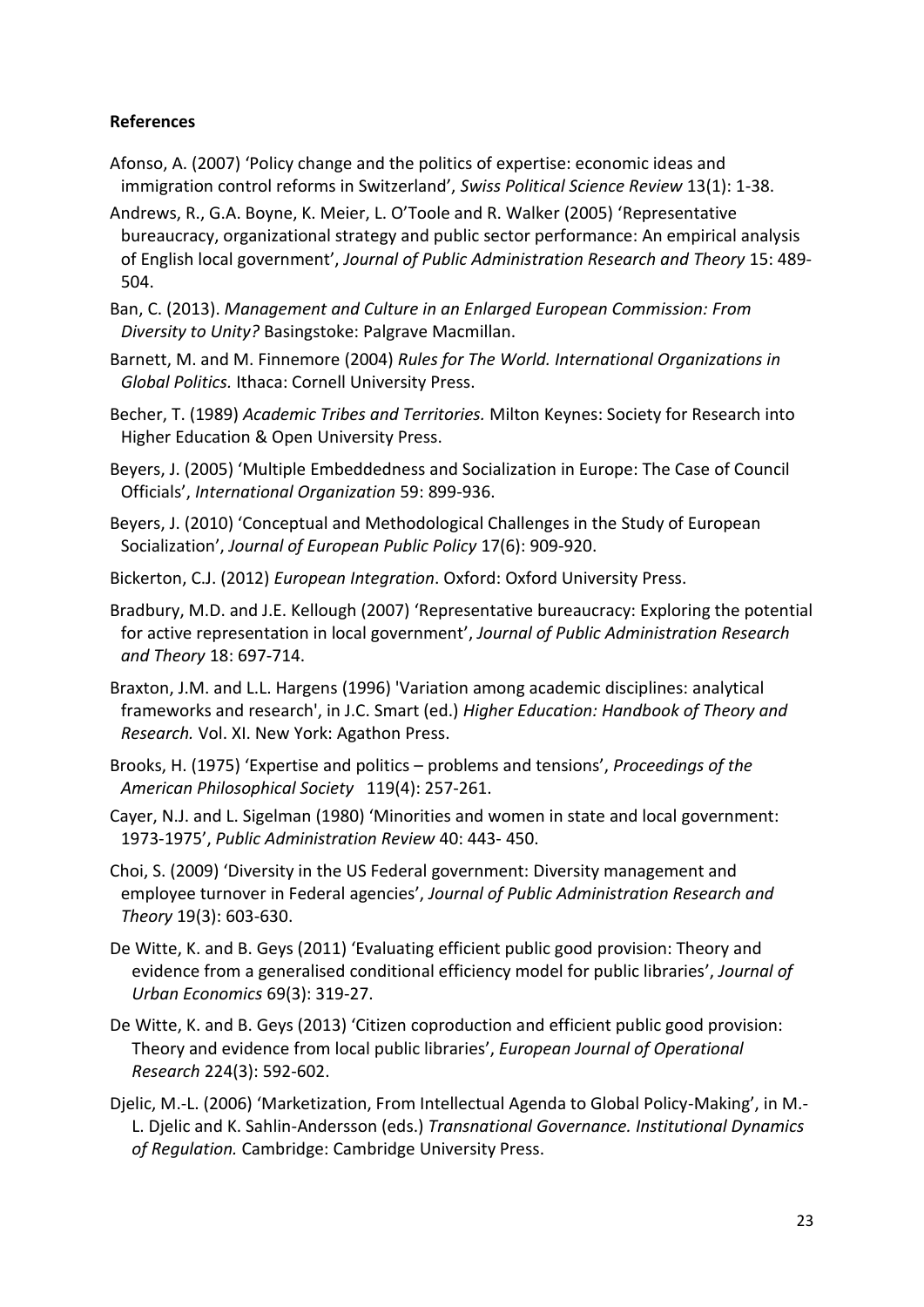- Drori, G.S. and J.W. Meyer (2006) 'Scientization: Making a World Safe for Organizing', in M.- L. Djelic and K. Sahlin-Andersson (eds.) *Transnational Governance. Institutional Dynamics of Regulation.* Cambridge: Cambridge University Press.
- Drori, G.S., J.W. Meyer, F.O. Ramirez and E. Schofer (2003) *Science in the Modern World Polity. Institutionalization and Globalization.* Stanford: Stanford University Press.
- Egeberg, M. (2006). *Multilevel Union Administration. The Transformation of Executive Politics in Europe*. London: Palgrave.
- Egeberg, M. (2012a) 'How bureaucratic structures matter: an organizational perspective', in B.G. Peters and J. Pierre (eds.) *Handbook of public administration*. Second Edition. London: Sage.
- Egeberg, M. (2012b) 'Experiments in supranational institution-building: The European Commission as a laboratory', *Journal of European Public Policy* 19(6): 939-950.
- Egeberg, M., Å. Gornitzka and J. Trondal (2014) 'People who run the European Parliament', unpublished paper (forthcoming).
- Eriksen, E.O. and J.E. Fossum (eds.) (2000) *Democracy in the European Union. Integration through Deliberation?* London: Routledge.
- Eriksen, E.O. and J.E. Fossum (eds.) (2012) *Rethinking Democracy and the European Union*. London: Routledge.
- European Commission (2011a). *European Commission Human Resource Report 2011*. Brussels: European Commission.
- European Commission (2011b). *Distribution of Staff by Statutory Links and DGs (situation on 01/05/2011)*. Accessed on 12/12/2011 from
	- http://ec.europa.eu/civil\_service/about/figures/
- European Commission (2011c). *Draft General Budget 2012/Section 3 European Commission/ Appropriations Payments for 2011*, Brussels: European Commission.
- Flinders, M. (2014) 'Explaining democratic disaffection: Closing the expectations gap', *Governance* 27(1): 1-8.
- Gravier, M. (2008) 'The 2004 enlargement staff policy of the European Commission: The case for representative bureaucracy', *Journal of Common Market Studies* 46(5): 1025-1047.
- Gravier, M. (2013) 'Challenging the enhancing of the EU's legitimacy? The evolution of representative bureaucracy in the Commission's staff policies', *Journal of Public Administration Research and Theory*, 23(4): 817-838.
- Groeneveld, S. and S. van de Walle (2010) 'A contingency approach to representative bureaucracy', *International Review of Administrative Sciences* 76(2): 239-258.
- Haas, E. (1990) *When Knowledge Is Power. Three Models of Change in International Organizations*. Berkeley: University of California Press.
- Haas, P. (1992) 'Epistemic Communities and International Policy Coordination', *International Organization* 46(1): 1-35.
- Harris, M. and R. Rosenthal (1985) 'Mediation of interpersonal expectancy effects: 31 metaanalyses', *Psychological Bulletin* 97: 363-386.
- Heilman, M.E. (1995) 'Sex stereotypes and their effects in the workplace: What we know and what we don't know', *Journal of Social Behavior and Personality* 10: 3-26.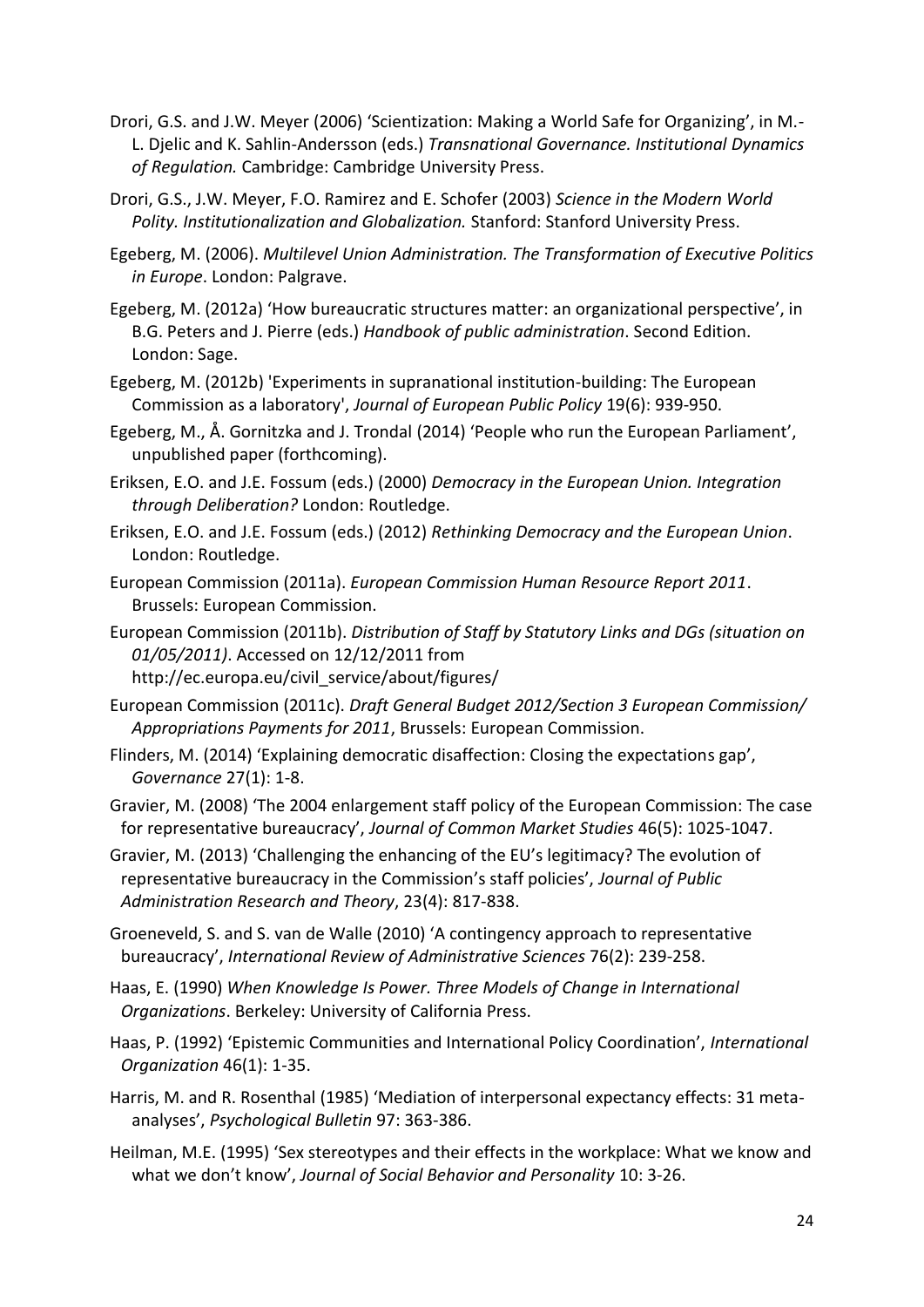- Hooghe, L. (2005) 'Several roads lead to international norms, but few via international socialization. A case study of the European Commission', *International Organization* 59: 861-898.
- Hooghe, L. (2012) 'Images of Europe: How Commission officials conceive their institution's role', *Journal of Common Market Studies* 50(1): 87-111.
- Joerges, C. (1999) 'bureaucratic nightmare, technocratic regime and the dream of god transnational governance', in C. Joerges and E. Vos (eds.) *EU Committees: Social Regulation, Law and Politics*. Oxford: Hart Publishing.
- Joerges, C., K.-H. Ladeur and E. Vos (eds.) (1997) *Integrating Scientific Expertise into Regulatory Decision-Making*. Baden-Baden: Nomos.
- Kassim, H., J. Peterson, M.W. Bauer, S. Connolly, R. Dehousse, L. Hooghe and A. Thompson (2013) *The European Commission of the Twenty-First Century*. Oxford: Oxford University Press.
- Kennedy, B. (2012) 'Unravelling representative democracy: A systematic analysis of the literature', *Administration and Society*, forthcoming.
- Kingsley, J.D. (2003) 'Representative bureaucracy'. In J. Dolan and D.H. Rosenbaum (eds.) *Representative Bureaucracy: Classic readings and Continuing Controversies*. New York: M.E. Sharpe.
- Kuehnhanss, C., B. Heyndels and K. Hilken (2013) 'Choice in politics: Equivalency framing in economic policy decisions and the influence of expertise', Vrije Universiteit Brussel, *mimeo*.
- Lægreid, P. and J.P. Olsen (1978) *Byråkrati og beslutninger*. Bergen: Universitetsforlaget.
- Maasen, P. and J.P. Olsen (eds.) (2007) *University Dynamics and European Integration*. Dordrecht: Springer.
- Majone, G. (2009) *Europe as the Would-be World Power*. Cambridge: Cambridge University Press.
- Meier, K.J. (1993) 'Latinos and representative bureaucracy: Testing the Thompson and Henderson hypotheses', *Journal of Public Administration Research and Theory* 3(4): 393- 414.
- Meier, K.J., and L.G. Nigro (1976) 'Representative bureaucracy and policy preferences: A study in the attitudes of federal executives', *Public Administration Review* 36(1): 458-468.
- Meier, K., R.D. Wrinkle and J. Polinard (1999) 'Representative bureaucracy and distributional equity: Addressing the hard question', *Journal of Politics* 61(4): 1025-1039.
- Meier, K.J. and K.J. Capers (2013) 'Representative bureaucracy: Four questions'. In B.G. Peters and J. Pierre (eds.) *The Sage Handbook of Public Administration*. London: SAGE.
- Miller, D. and W. Turnbull (1986) 'Expectancies and interpersonal processes', *Annual Review of Psychology* 37: 233-256.
- Mosher, F. (1968). *Democracy and the Public Service*. Oxford: Oxford University Press.
- Murdoch, Z. (2013) 'Institutional dynamics in international organisations: Lessons from the recruitment procedures of the European External Action Service', *mimeo*.
- Murdoch, Z. and J. Trondal (2013) 'Contracted government: Unveiling the European Commission's contracted staff', *West European Politics* 36(1): 1-21.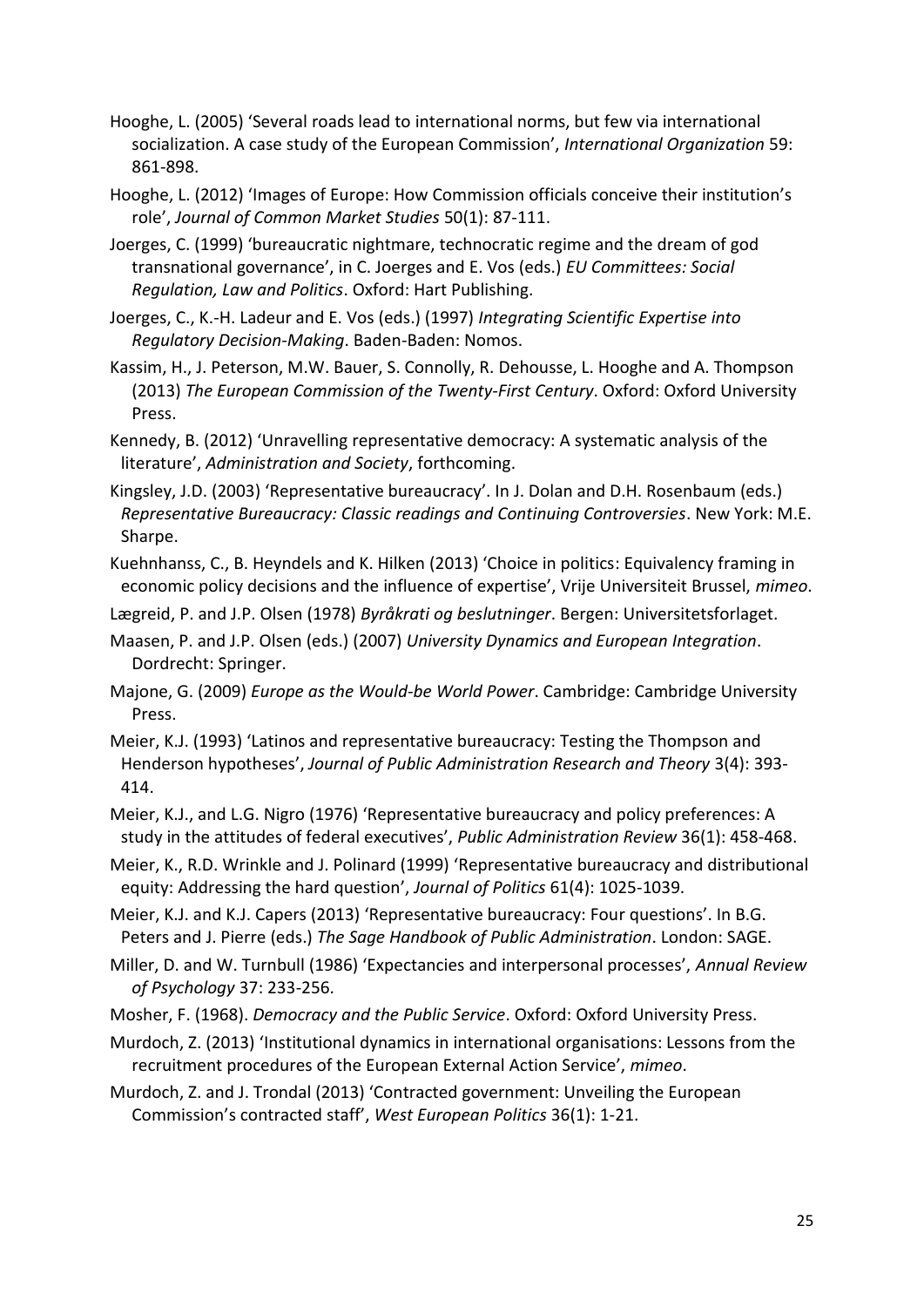- Nullmeier, F. (2005) 'Knowledge and decision-making', in S. Maasen and P. Weingart (eds.) *Democratization of Expertise? Exploring Novel Forms of Scientific Advice in Political Decision-Making*. Dordrecht: Springer.
- Olsen, J.P. (2007) 'The institutional dynamics of the European University', in P. Maasen and J.P. Olsen (eds.) *University Dynamics and European Integration*. Dordrecht: Springer.
- Papadopoulos, Y. (2013) *Democracy in Crisis*? Houndmills: Palgrave Macmillan.

Paradeise, C., E. Reale, I. Bleiklie and E. Ferlie (eds.) (2009) *University Governance*. Dordrecth: Springer.

- Pentland, C. (1973) *International Theory and European Integration*. New York: The Free Press.
- Pitkin, H.F. (1967). *The Concept of Representation*. Berkeley: University of California Press.

Pitts, D.W., A.K. Hicklin, D.P. Dawes and E. Melton (2010) 'What drives the implementation of diversity management programs? Evidence from public organizations', *Journal of Public Administration Research and Theory* 20(4): 867-886.

Peters, B.G., E. Schröter and P. von Maravić (2013) 'Representative bureaucracy: Concept, driving forces, strategy'. In von Maravić, P., B.G. Peters and E. Schröter (eds.) *Representative Bureaucracy in Action*. Cheltenham: Edward Elgar Publishing.

Pfeffer, J. (1982). *Organizations and Organization Theory*. Marshfield: Pitman.

Radaelli, C. (1999) 'The public policy of the European Union: Whither politics of expertise?', *Journal of European Public Policy* 6(5): 757-774.

Ramirez, F.O. (2006) 'The Rationalization of Universities', in M.-L. Djelic and K. Sahlin-Andersson (eds.) *Transnational Governance. Institutional Dynamics of Regulation.* Cambridge: Cambridge University Press.

Rayner, S. (2003) 'Democracy in the age of assessment: Reflections on the roles of expertise and democracy in public-sector decision making', *Science and Public Policy* 30(3): 163-170.

Rutgers, M.R. and M.A. Mentzel (1999) 'Scientific expertise and public policy: resolving paradoxes?', *Science and Public Policy* 26(3): 146-150.

Savigny, H. (2013) 'The (political) idea of a university: Political science and neoliberalism in English higher education', *European Political Science* 12(4): 432-439.

Schmidt, V.A. (2006) *Democracy in Europe*. Oxford: Oxford University Press.

Schröter, E. and P. von Maravić (2014) 'Improving administrative performance? How high hopes of diversity may be dashed in the public sector'. In Peters, G., E. Schröter, and P. von Maravić (eds.) *The Politics of Representative Bureaucracy. Power, legitimacy, Performance*. Cheltenham: Edward Elgar Publishing.

Selden, S.C. (1997). *The Promise of Representative Bureaucracy: Diversity and Responsiveness in Government Agency*. New York: M.E. Sharpe.

Selden, S.C. and F. Selden (2001) 'Rethinking diversity in public organizations in the 21st century', *Administration and Society* 33(3): 303-329.

Smeby, J.-C. (2000) 'Disciplinary differences in graduate education in Norway', *Studies in Higher Education* 25(1): 53-67.

Sowa, J.E. and S.C. Selden (2003) 'Administrative discretion and active representation: An expansion of the theory of representative bureaucracy', *Public Administration Review* 63(6): 700-9.